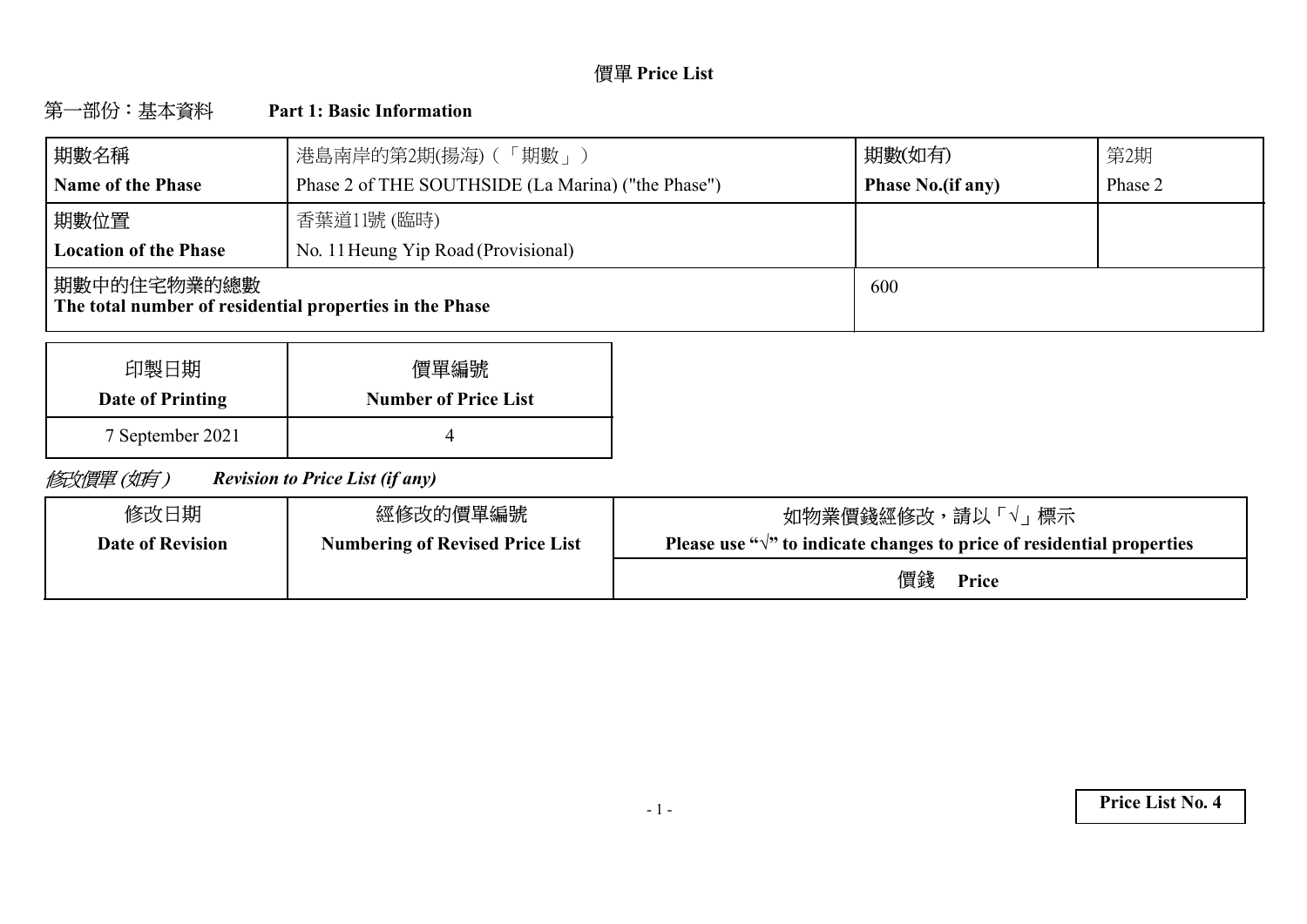## **Part 2: Information on Area and Price**

|                           | 物業的描述<br><b>Description of Residential</b><br>Property |             | 實用面積<br>(包括露台,工作平台及陽台(如有))<br>平方米(平方呎)<br>Saleable Area<br>(including balcony, utility platform and | 售價<br>(元)<br>Price<br>(S) | 實用面積<br>每平方米/呎售價<br>元,每平方米<br>(元,每平方呎)<br><b>Unit Rate of</b> |                                            |                     |                          |                          | 其他指明項目的面積 (不計算入實用面積)<br>Area of other specified items (Not included in the Saleable Area)<br>平方米(平方呎)<br>sq. metre (sq. ft.) |                          |            |                          |                                                     |                          |
|---------------------------|--------------------------------------------------------|-------------|-----------------------------------------------------------------------------------------------------|---------------------------|---------------------------------------------------------------|--------------------------------------------|---------------------|--------------------------|--------------------------|------------------------------------------------------------------------------------------------------------------------------|--------------------------|------------|--------------------------|-----------------------------------------------------|--------------------------|
| 大廈名稱<br><b>Block Name</b> | 樓層<br>Floor                                            | 單位<br>Unit  | verandah, if any)<br>sq. metre (sq. ft.)                                                            |                           | <b>Saleable Area</b><br>\$ per sq. metre<br>(S per sq. ft.)   | 空調機房<br>Air-<br>conditioning<br>plant room | 窗台<br>Bay<br>window | 閣樓<br>Cock-<br>loft      | 平台<br>Flat<br>roof       | 花園<br>Garden                                                                                                                 | 停車位<br>Parking<br>space  | 天台<br>Roof | 梯屋<br>Stair-<br>hood     | 前庭<br><b>Terrace Yard</b>                           | 庭院                       |
| 第1座(1A)<br>Tower $1(1A)$  | 31                                                     | E           | 46.113 (496)<br>露台 Balcony:1.994 (21);<br>工作平台 Utility Platform:1.500 (16)                          | 21,430,000                | 464,728<br>(43,206)                                           | $\overline{a}$                             |                     | $-$                      |                          | $-$                                                                                                                          |                          |            |                          | $\overline{\phantom{a}}$                            | $\overline{\phantom{a}}$ |
| 第1座(1A)<br>Tower $1(1A)$  | 30                                                     | $\mathbf E$ | 46.113 (496)<br>露台 Balcony:1.994 (21);<br>工作平台 Utility Platform:1.500 (16)                          | 21,366,000                | 463,340<br>(43,077)                                           | $-$                                        |                     | $\overline{\phantom{a}}$ | $\overline{\phantom{a}}$ | $-$                                                                                                                          |                          |            |                          | $\overline{\phantom{a}}$                            | $\overline{\phantom{a}}$ |
| 第1座(1A)<br>Tower $1(1A)$  | 29                                                     | E           | 46.113 (496)<br>露台 Balcony:1.994 (21);<br>工作平台 Utility Platform:1.500 (16)                          | 21,302,000                | 461,952<br>(42, 948)                                          | --                                         |                     | $-$                      |                          | --                                                                                                                           | н.                       |            |                          | $\hspace{0.05cm} -\hspace{0.05cm} -\hspace{0.05cm}$ |                          |
| 第1座(1A)<br>Tower $1(1A)$  | 26                                                     | B           | 86.795 (934)<br>露台 Balcony:4.061 (44);<br>工作平台 Utility Platform:1.500 (16)                          | 50,923,000                | 586,704<br>(54, 521)                                          | $\overline{\phantom{m}}$                   |                     | $\overline{\phantom{a}}$ | $\overline{a}$           | --                                                                                                                           | $\overline{\phantom{a}}$ |            | $\overline{\phantom{a}}$ | $\overline{\phantom{a}}$                            | $\overline{\phantom{a}}$ |
| 第1座(1A)<br>Tower $1$ (1A) | 25                                                     | B           | 86.795 (934)<br>露台 Balcony:4.061 (44);<br>工作平台 Utility Platform:1.500 (16)                          | 50,419,000                | 580,898<br>(53,982)                                           | --                                         | $\overline{a}$      | $-$                      |                          |                                                                                                                              | $\overline{a}$           |            |                          | $\overline{\phantom{a}}$                            | $\overline{\phantom{a}}$ |
| 第1座(1A)<br>Tower $1(1A)$  | 23                                                     | A           | 120.655 (1,299)<br>露台 Balcony:4.939 (53);<br>工作平台 Utility Platform:1.500 (16)                       | 73,072,000                | 605,628<br>(56, 253)                                          | --                                         | $\overline{a}$      | $-$                      | $\overline{a}$           | $-$                                                                                                                          | $\overline{\phantom{a}}$ |            |                          | $\overline{\phantom{a}}$                            | $\overline{\phantom{a}}$ |
| 第1座 (1A)<br>Tower $1(1A)$ | 23                                                     | B           | 86.795 (934)<br>露台 Balcony:4.061 (44);<br>工作平台 Utility Platform:1.500 (16)                          | 49,920,000                | 575,148<br>(53, 448)                                          | $-$                                        | $-$                 | $-$                      | $\sim$                   | $-$                                                                                                                          | $\overline{a}$           |            |                          | $\overline{\phantom{a}}$                            | $\overline{a}$           |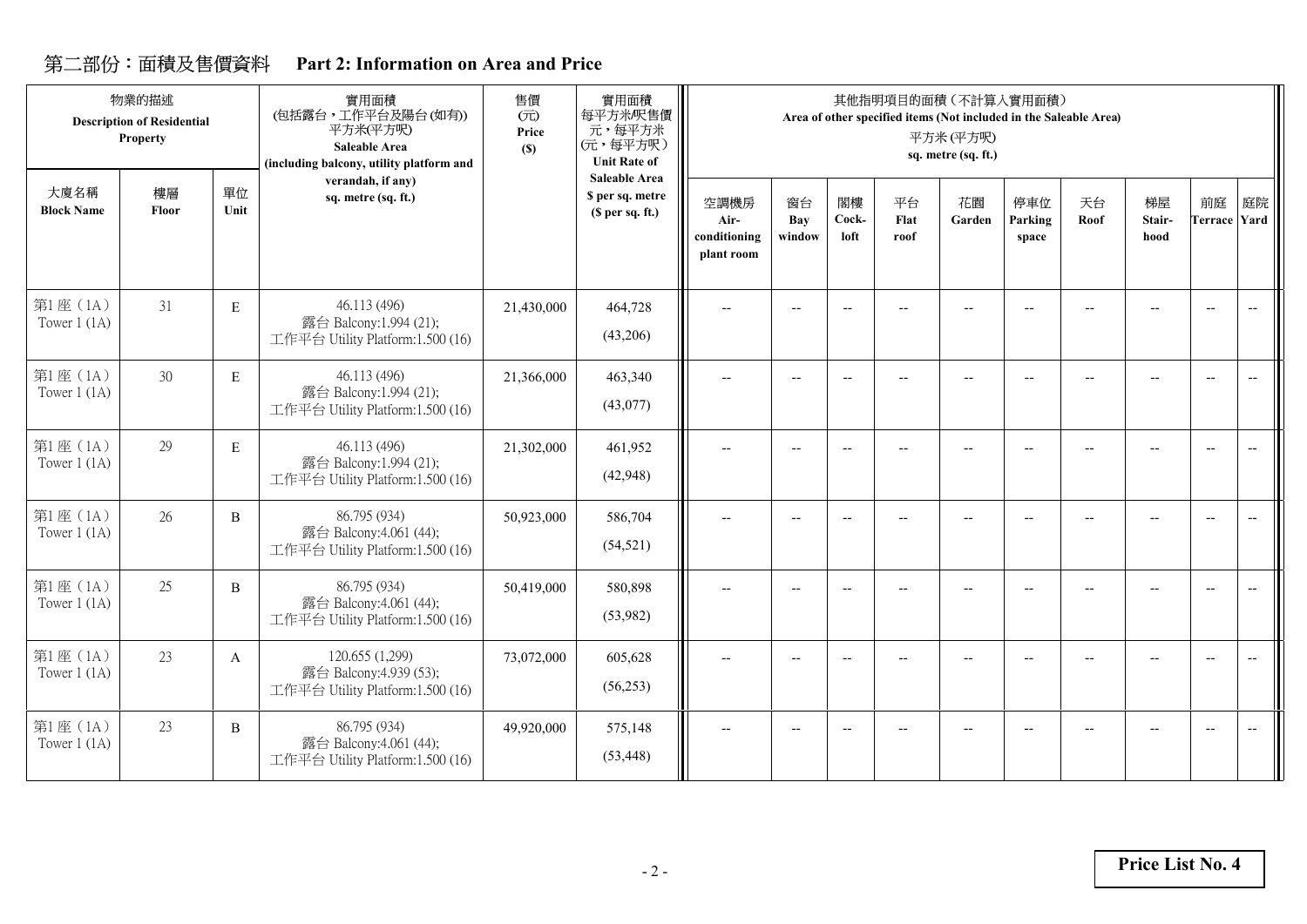|                            | 物業的描述<br><b>Description of Residential</b><br>Property |              | 實用面積<br>(包括露台,工作平台及陽台(如有))<br>平方米(平方呎)<br>Saleable Area<br>(including balcony, utility platform and | 售價<br>(元)<br>Price<br>(S) | 實用面積<br>每平方米/呎售價<br>元,每平方米<br>(元,每平方呎)<br><b>Unit Rate of</b>          |                                            |                          |                          |                          | 其他指明項目的面積 (不計算入實用面積)<br>Area of other specified items (Not included in the Saleable Area)<br>平方米(平方呎)<br>sq. metre (sq. ft.) |                          |                |                                                     |                           |                          |
|----------------------------|--------------------------------------------------------|--------------|-----------------------------------------------------------------------------------------------------|---------------------------|------------------------------------------------------------------------|--------------------------------------------|--------------------------|--------------------------|--------------------------|------------------------------------------------------------------------------------------------------------------------------|--------------------------|----------------|-----------------------------------------------------|---------------------------|--------------------------|
| 大廈名稱<br><b>Block Name</b>  | 樓層<br>Floor                                            | 單位<br>Unit   | verandah, if any)<br>sq. metre (sq. ft.)                                                            |                           | <b>Saleable Area</b><br>\$ per sq. metre<br>(S <sub>per</sub> sq. ft.) | 空調機房<br>Air-<br>conditioning<br>plant room | 窗台<br>Bay<br>window      | 閣樓<br>Cock-<br>loft      | 平台<br>Flat<br>roof       | 花園<br>Garden                                                                                                                 | 停車位<br>Parking<br>space  | 天台<br>Roof     | 梯屋<br>Stair-<br>hood                                | 前庭<br><b>Terrace Yard</b> | 庭院                       |
| 第1座(1A)<br>Tower $1$ (1A)  | 22                                                     | $\mathbf{A}$ | 120.655 (1,299)<br>露台 Balcony:4.939 (53);<br>工作平台 Utility Platform:1.500 (16)                       | 71,452,000                | 592,201<br>(55,005)                                                    |                                            |                          | $\overline{a}$           |                          |                                                                                                                              |                          |                |                                                     | $\overline{a}$            | $\overline{\phantom{a}}$ |
| 第1座(1A)<br>Tower $1$ (1A)  | 22                                                     | B            | 86.795 (934)<br>露台 Balcony:4.061 (44);<br>工作平台 Utility Platform:1.500 (16)                          | 49,425,000                | 569,445<br>(52,918)                                                    | $\overline{\phantom{a}}$                   | $\overline{\phantom{a}}$ | $\overline{a}$           |                          | $\overline{\phantom{a}}$                                                                                                     | $-$                      |                | $\overline{a}$                                      | $-$                       |                          |
| 第1座 (1A)<br>Tower $1$ (1A) | 20                                                     | $\, {\bf B}$ | 86.795 (934)<br>露台 Balcony:4.061 (44);<br>工作平台 Utility Platform:1.500 (16)                          | 47,147,000                | 543,199<br>(50, 479)                                                   |                                            | $\overline{\phantom{a}}$ | $-$                      | $-$                      | $-$                                                                                                                          |                          |                | $\overline{\phantom{a}}$                            | $\overline{\phantom{a}}$  |                          |
| 第1座(1A)<br>Tower $1(1A)$   | 19                                                     | $\, {\bf B}$ | 86.795 (934)<br>露台 Balcony:4.061 (44);<br>工作平台 Utility Platform:1.500 (16)                          | 46,819,000                | 539,420<br>(50, 127)                                                   | $-$                                        | $\overline{\phantom{m}}$ | $\overline{\phantom{a}}$ | $\overline{\phantom{a}}$ | $-$                                                                                                                          | $\overline{\phantom{a}}$ | $\overline{a}$ | $\hspace{0.05cm} -\hspace{0.05cm} -\hspace{0.05cm}$ | $\overline{\phantom{a}}$  | $\overline{\phantom{m}}$ |
| 第1座(1A)<br>Tower $1(1A)$   | 8                                                      | D            | 69.809 (751)<br>露台 Balcony:2.413 (26);<br>工作平台 Utility Platform:1.500 (16)                          | 31,230,000                | 447,364<br>(41,585)                                                    | $\sim$                                     | $\overline{a}$           | $\overline{a}$           | $\overline{a}$           | $\overline{\phantom{a}}$                                                                                                     | $\overline{a}$           |                | $\overline{a}$                                      | $\overline{\phantom{a}}$  | $\overline{\phantom{a}}$ |
| 第1座(1A)<br>Tower $1$ (1A)  | $7\overline{ }$                                        | D            | 69.809 (751)<br>露台 Balcony:2.413 (26);<br>工作平台 Utility Platform:1.500 (16)                          | 31,044,000                | 444,699<br>(41, 337)                                                   | $\overline{\phantom{a}}$                   | $\overline{a}$           | $\overline{\phantom{a}}$ |                          | $-$                                                                                                                          | $-$                      | $-$            | $\overline{a}$                                      | $\overline{\phantom{a}}$  | $\overline{a}$           |
| 第1座 (1A)<br>Tower $1(1A)$  | 6                                                      | D            | 69.809 (751)<br>露台 Balcony:2.413 (26);<br>工作平台 Utility Platform:1.500 (16)                          | 30,951,000                | 443,367<br>(41,213)                                                    |                                            |                          | $\overline{\phantom{a}}$ |                          |                                                                                                                              |                          |                |                                                     | $\overline{\phantom{a}}$  | $\overline{a}$           |
| 第1座 (1B)<br>Tower $1$ (1B) | 31                                                     | $\mathbf C$  | 54.722 (589)<br>露台 Balcony:1.992 (21);<br>工作平台 Utility Platform:1.673 (18)                          | 24,760,000                | 452,469<br>(42, 037)                                                   | $\overline{\phantom{a}}$                   | $-$                      | $\overline{\phantom{a}}$ |                          | $\overline{a}$                                                                                                               |                          |                | $-$                                                 | $-$                       | $\overline{\phantom{a}}$ |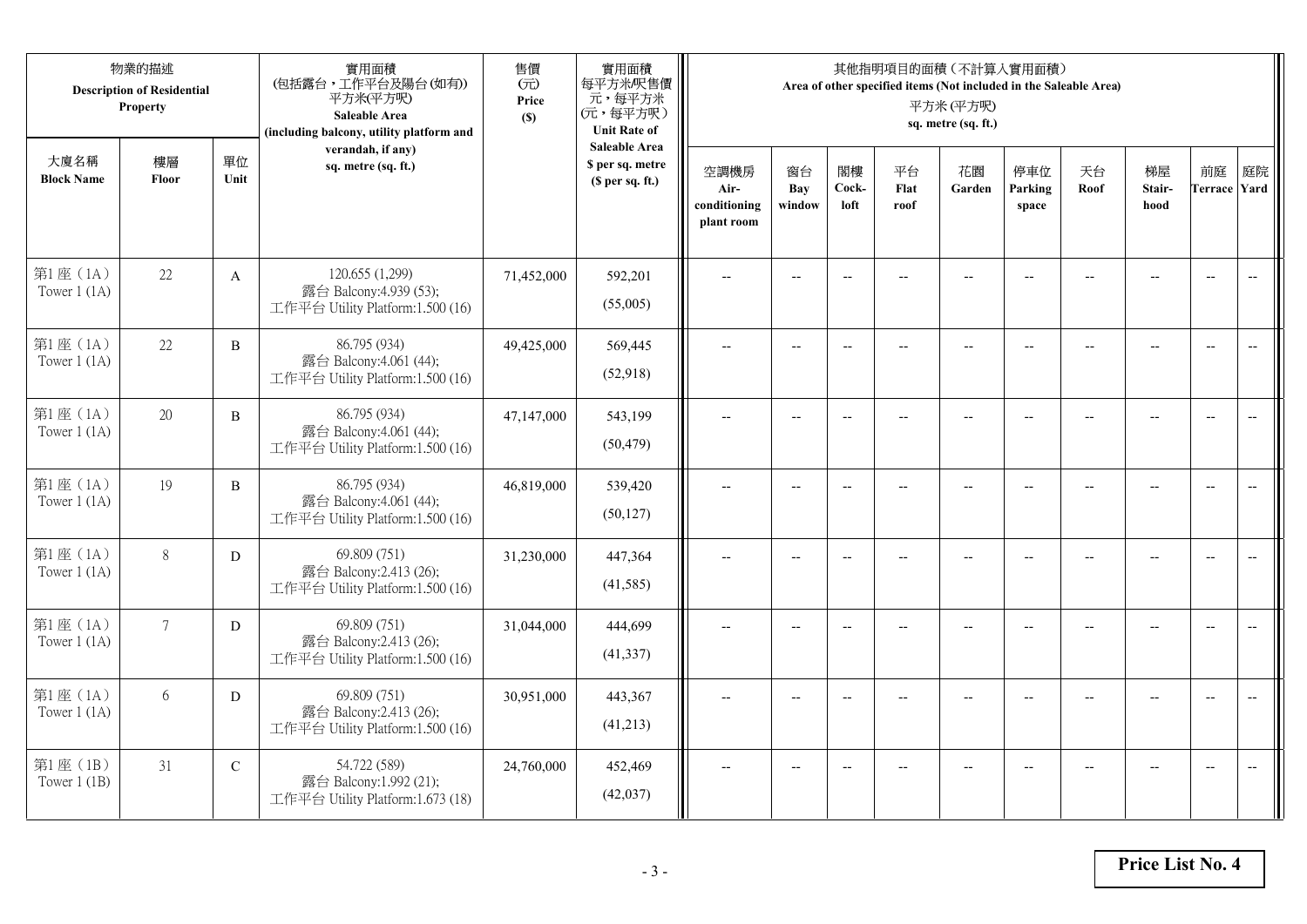|                            | 物業的描述<br><b>Description of Residential</b><br>Property |               | 實用面積<br>(包括露台,工作平台及陽台(如有))<br>平方米(平方呎)<br>Saleable Area<br>(including balcony, utility platform and | 售價<br>(元)<br>Price<br>(S) | 實用面積<br>每平方米/呎售價<br>元,每平方米<br>(元,每平方呎)<br><b>Unit Rate of</b> |                                            |                          |                          |                    | 其他指明項目的面積 (不計算入實用面積)<br>Area of other specified items (Not included in the Saleable Area)<br>平方米(平方呎)<br>sq. metre (sq. ft.) |                          |            |                          |                           |                          |
|----------------------------|--------------------------------------------------------|---------------|-----------------------------------------------------------------------------------------------------|---------------------------|---------------------------------------------------------------|--------------------------------------------|--------------------------|--------------------------|--------------------|------------------------------------------------------------------------------------------------------------------------------|--------------------------|------------|--------------------------|---------------------------|--------------------------|
| 大廈名稱<br><b>Block Name</b>  | 樓層<br>Floor                                            | 單位<br>Unit    | verandah, if any)<br>sq. metre (sq. ft.)                                                            |                           | <b>Saleable Area</b><br>\$ per sq. metre<br>(\$ per sq. ft.)  | 空調機房<br>Air-<br>conditioning<br>plant room | 窗台<br>Bay<br>window      | 閣樓<br>Cock-<br>loft      | 平台<br>Flat<br>roof | 花園<br>Garden                                                                                                                 | 停車位<br>Parking<br>space  | 天台<br>Roof | 梯屋<br>Stair-<br>hood     | 前庭<br><b>Terrace Yard</b> | 庭院                       |
| 第1座(1B)<br>Tower $1$ (1B)  | 31                                                     | D             | 44.658 (481)<br>露台 Balcony:2.000 (22);<br>工作平台 Utility Platform:1.500 (16)                          | 20,030,000                | 448,520<br>(41, 642)                                          |                                            |                          | $-$                      |                    |                                                                                                                              |                          |            |                          | $\overline{\phantom{a}}$  | $\overline{\phantom{a}}$ |
| 第1座(1B)<br>Tower $1$ (1B)  | 31                                                     | $\mathbf E$   | 48.642 (524)<br>露台 Balcony:2.000 (22);<br>工作平台 Utility Platform:1.500 (16)                          | 22,707,000                | 466,819<br>(43, 334)                                          | $\overline{\phantom{a}}$                   | $\overline{\phantom{a}}$ | $\overline{\phantom{a}}$ | --                 | $\overline{\phantom{a}}$                                                                                                     | $-$                      | $-$        | $\overline{a}$           | $\overline{a}$            | $-$                      |
| 第1座(1B)<br>Tower $1$ (1B)  | 31                                                     | $\mathbf{F}$  | 43.078 (464)<br>露台 Balcony:2.000 (22);<br>工作平台 Utility Platform:1.644 (18)                          | 20,680,000                | 480,059<br>(44, 569)                                          |                                            | $\overline{a}$           | $\overline{\phantom{a}}$ |                    | $\overline{a}$                                                                                                               |                          |            |                          | $\overline{a}$            |                          |
| 第1座(1B)<br>Tower $1(1B)$   | 30                                                     | ${\bf C}$     | 54.722 (589)<br>露台 Balcony:1.992 (21);<br>工作平台 Utility Platform:1.673 (18)                          | 24,686,000                | 451,117<br>(41, 912)                                          | $\overline{a}$                             | $-$                      | $-$                      | $\overline{a}$     | $\overline{\phantom{a}}$                                                                                                     | $\overline{\phantom{a}}$ |            | $\overline{\phantom{a}}$ | $\overline{a}$            | $\overline{\phantom{m}}$ |
| 第1座 (1B)<br>Tower $1$ (1B) | 30                                                     | D             | 44.658 (481)<br>露台 Balcony:2.000 (22);<br>工作平台 Utility Platform:1.500 (16)                          | 19,971,000                | 447,199<br>(41,520)                                           | $\overline{a}$                             | $- -$                    | $\overline{\phantom{a}}$ | $\qquad \qquad -$  | $-$                                                                                                                          | $-$                      | --         | $-$                      | $\overline{\phantom{m}}$  | $\overline{\phantom{m}}$ |
| 第1座 (1B)<br>Tower $1$ (1B) | 30                                                     | E             | 48.642 (524)<br>露台 Balcony:2.000 (22);<br>工作平台 Utility Platform:1.500 (16)                          | 22,572,000                | 464,043<br>(43,076)                                           |                                            | $-$                      | $-$                      |                    |                                                                                                                              |                          |            | $-$                      | $\overline{a}$            | $-$                      |
| 第1座(1B)<br>Tower $1$ (1B)  | 30                                                     | $\mathbf F$   | 43.078 (464)<br>露台 Balcony:2.000 (22);<br>工作平台 Utility Platform:1.644 (18)                          | 20,577,000                | 477,668<br>(44, 347)                                          |                                            | $-$                      | $\overline{\phantom{a}}$ |                    | $\sim$                                                                                                                       |                          |            | $\overline{a}$           | $-$                       | $\overline{a}$           |
| 第1座 (1B)<br>Tower $1$ (1B) | 29                                                     | $\mathcal{C}$ | 54.722 (589)<br>露台 Balcony:1.992 (21);<br>工作平台 Utility Platform:1.673 (18)                          | 24,612,000                | 449,764<br>(41,786)                                           |                                            | $-$                      |                          |                    | --                                                                                                                           |                          |            |                          | $\overline{\phantom{a}}$  | $-$                      |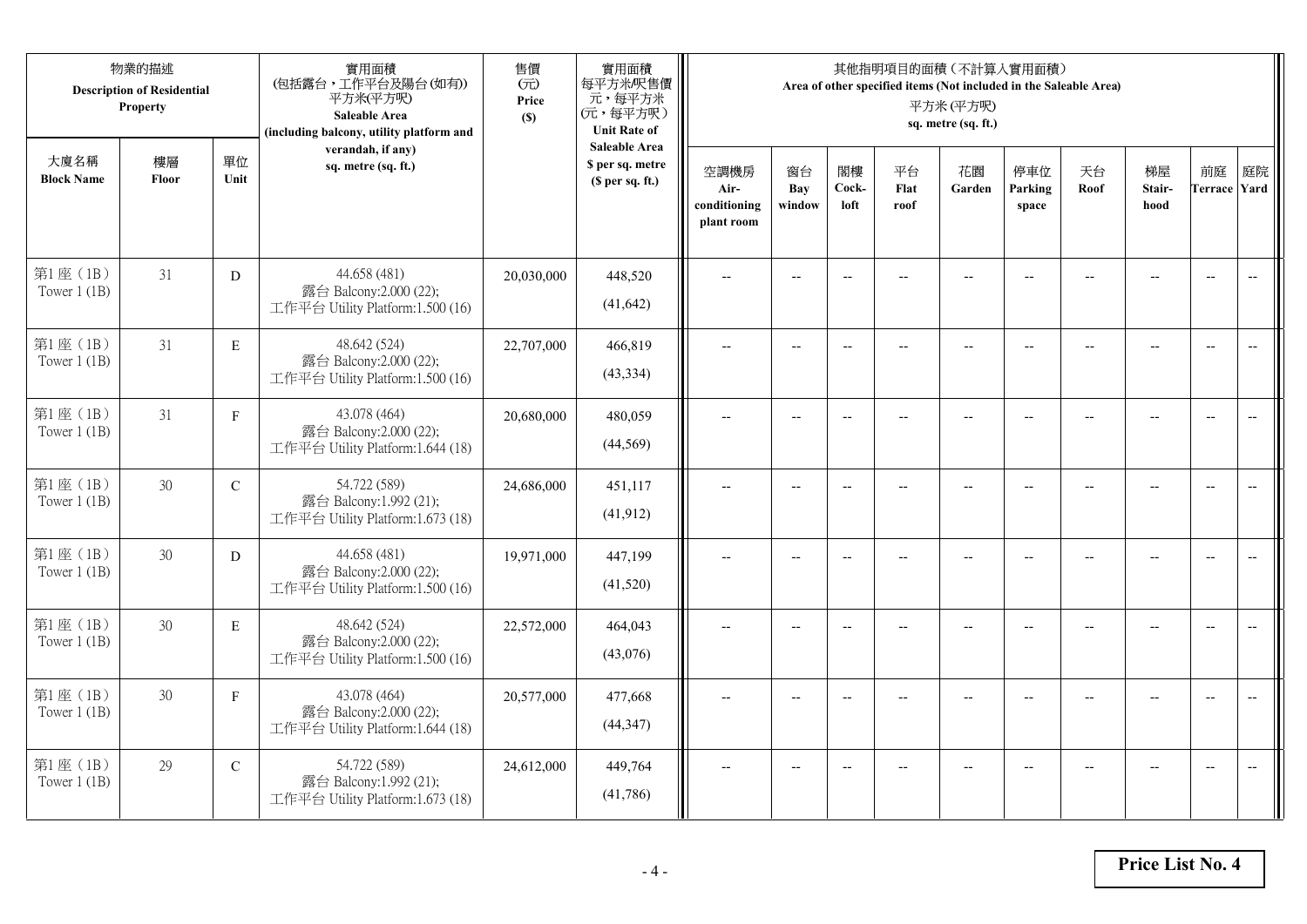|                            | 物業的描述<br><b>Description of Residential</b><br>Property |              | 實用面積<br>(包括露台,工作平台及陽台(如有))<br>平方米(平方呎)<br>Saleable Area<br>(including balcony, utility platform and | 售價<br>(元)<br>Price<br>(S) | 實用面積<br>每平方米/呎售價<br>元,每平方米<br>(元,每平方呎)<br><b>Unit Rate of</b>          |                                            |                          |                          |                          | 其他指明項目的面積 (不計算入實用面積)<br>Area of other specified items (Not included in the Saleable Area)<br>平方米(平方呎)<br>sq. metre (sq. ft.) |                          |                          |                                                     |                           |                          |
|----------------------------|--------------------------------------------------------|--------------|-----------------------------------------------------------------------------------------------------|---------------------------|------------------------------------------------------------------------|--------------------------------------------|--------------------------|--------------------------|--------------------------|------------------------------------------------------------------------------------------------------------------------------|--------------------------|--------------------------|-----------------------------------------------------|---------------------------|--------------------------|
| 大廈名稱<br><b>Block Name</b>  | 樓層<br>Floor                                            | 單位<br>Unit   | verandah, if any)<br>sq. metre (sq. ft.)                                                            |                           | <b>Saleable Area</b><br>\$ per sq. metre<br>(S <sub>per</sub> sq. ft.) | 空調機房<br>Air-<br>conditioning<br>plant room | 窗台<br>Bay<br>window      | 閣樓<br>Cock-<br>loft      | 平台<br>Flat<br>roof       | 花園<br>Garden                                                                                                                 | 停車位<br>Parking<br>space  | 天台<br>Roof               | 梯屋<br>Stair-<br>hood                                | 前庭<br><b>Terrace Yard</b> | 庭院                       |
| 第1座(1B)<br>Tower $1$ (1B)  | 29                                                     | D            | 44.658 (481)<br>露台 Balcony:2.000 (22);<br>工作平台 Utility Platform:1.500 (16)                          | 19,911,000                | 445,855<br>(41,395)                                                    |                                            | $-$                      | $\overline{a}$           |                          |                                                                                                                              |                          |                          |                                                     | $\overline{a}$            | $\overline{\phantom{a}}$ |
| 第1座(1B)<br>Tower $1$ (1B)  | 29                                                     | $\mathbf E$  | 48.642 (524)<br>露台 Balcony:2.000 (22);<br>工作平台 Utility Platform:1.500 (16)                          | 22,460,000                | 461,741<br>(42, 863)                                                   | $\overline{\phantom{a}}$                   | $\overline{\phantom{a}}$ | $\overline{a}$           | $-$                      | $\overline{\phantom{a}}$                                                                                                     | $-$                      | $\overline{\phantom{a}}$ | $\overline{a}$                                      | $-$                       | $\overline{\phantom{m}}$ |
| 第1座(1B)<br>Tower $1$ (1B)  | 29                                                     | $\mathbf F$  | 43.078 (464)<br>露台 Balcony:2.000 (22);<br>工作平台 Utility Platform:1.644 (18)                          | 20,475,000                | 475,301<br>(44, 127)                                                   |                                            | $\overline{\phantom{a}}$ | $\overline{\phantom{a}}$ | $-$                      | $-$                                                                                                                          | --                       |                          | $\overline{\phantom{a}}$                            | $\overline{\phantom{a}}$  |                          |
| 第1座(1B)<br>Tower $1$ (1B)  | 26                                                     | $\, {\bf B}$ | 87.459 (941)<br>露台 Balcony:4.046 (44);<br>工作平台 Utility Platform:1.500 (16)                          | 49,613,000                | 567,272<br>(52, 724)                                                   | $-$                                        | $\overline{\phantom{m}}$ | $\overline{\phantom{a}}$ | $\overline{\phantom{a}}$ | $-$                                                                                                                          | $\overline{\phantom{a}}$ | --                       | $\hspace{0.05cm} -\hspace{0.05cm} -\hspace{0.05cm}$ | $-$                       | $\overline{\phantom{m}}$ |
| 第1座(1B)<br>Tower $1$ (1B)  | 25                                                     | $\, {\bf B}$ | 87.459 (941)<br>露台 Balcony:4.046 (44);<br>工作平台 Utility Platform:1.500 (16)                          | 49,122,000                | 561,657<br>(52,202)                                                    | $\sim$                                     | $\overline{a}$           | $\overline{a}$           | $\overline{a}$           | $\overline{\phantom{a}}$                                                                                                     | $\overline{a}$           |                          | $\overline{a}$                                      | $\overline{\phantom{a}}$  | $\overline{\phantom{a}}$ |
| 第1座(1B)<br>Tower $1$ (1B)  | 23                                                     | A            | 131.880 (1,420)<br>露台 Balcony:4.939 (53);<br>工作平台 Utility Platform:1.500 (16)                       | 83,438,000                | 632,681<br>(58, 759)                                                   | $\overline{\phantom{a}}$                   | $\overline{a}$           | $\overline{\phantom{a}}$ |                          | $\overline{a}$                                                                                                               | $-$                      | $-$                      | $\sim$                                              | $\overline{\phantom{a}}$  | $\sim$                   |
| 第1座 (1B)<br>Tower $1(1B)$  | 23                                                     | B            | 87.459 (941)<br>露台 Balcony:4.046 (44);<br>工作平台 Utility Platform:1.500 (16)                          | 48,636,000                | 556,101<br>(51,685)                                                    |                                            |                          | $\overline{\phantom{a}}$ |                          |                                                                                                                              |                          |                          |                                                     | $\overline{\phantom{a}}$  | $-$                      |
| 第1座 (1B)<br>Tower $1$ (1B) | 22                                                     | A            | 131.880 (1,420)<br>露台 Balcony:4.939 (53);<br>工作平台 Utility Platform:1.500 (16)                       | 81,653,000                | 619,146<br>(57, 502)                                                   | $\overline{\phantom{a}}$                   | $-$                      | $\overline{\phantom{a}}$ | $\overline{a}$           | $\overline{a}$                                                                                                               | $-$                      |                          | $-$                                                 | $-$                       | $\overline{\phantom{a}}$ |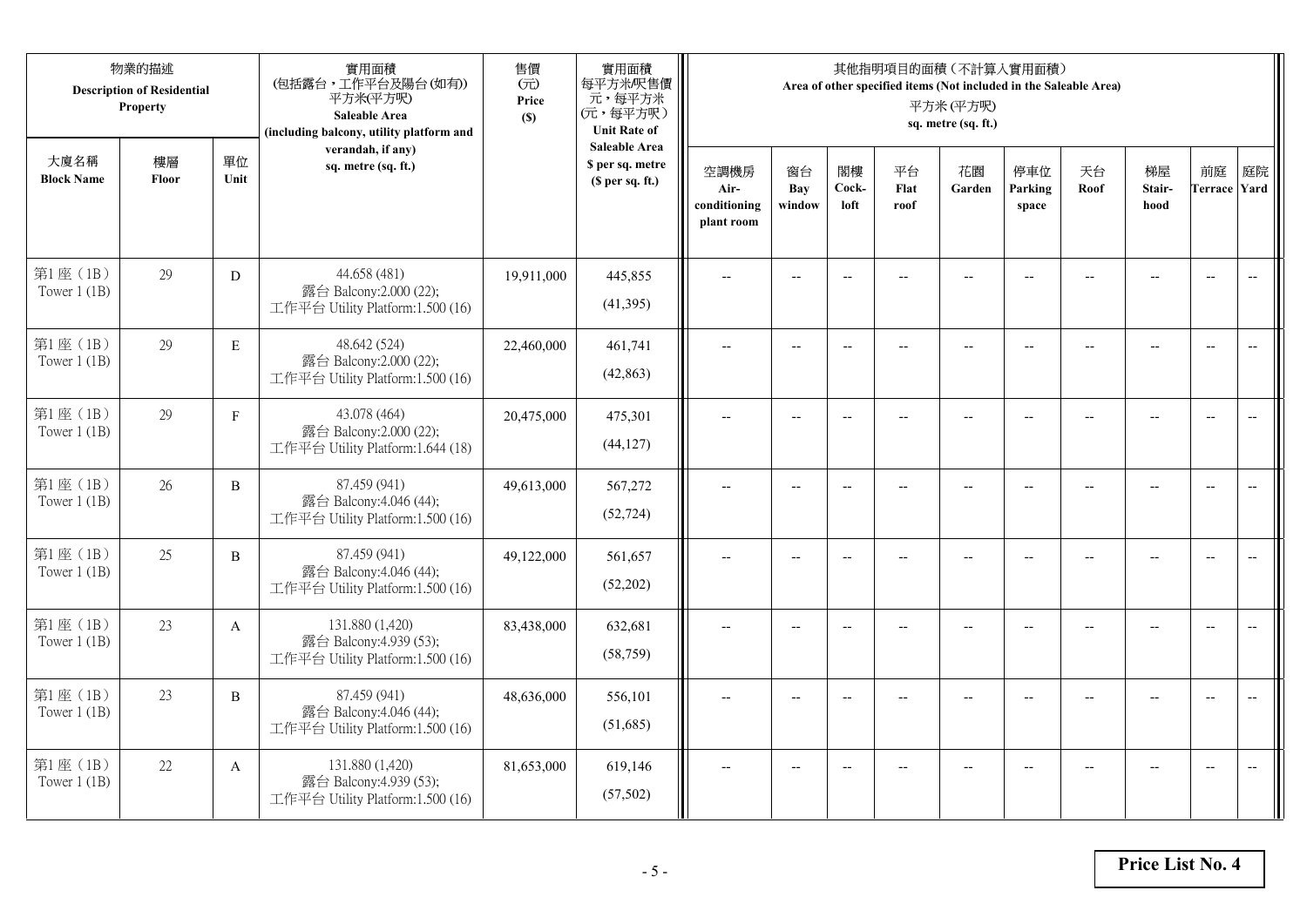|                            | 物業的描述<br><b>Description of Residential</b><br>Property |               | 實用面積<br>(包括露台,工作平台及陽台(如有))<br>平方米(平方呎)<br>Saleable Area<br>(including balcony, utility platform and | 售價<br>(元)<br>Price<br>(S) | 實用面積<br>每平方米/呎售價<br>元,每平方米<br>(元,每平方呎)<br><b>Unit Rate of</b>          |                                            |                          |                          |                          | 其他指明項目的面積 (不計算入實用面積)<br>Area of other specified items (Not included in the Saleable Area)<br>平方米(平方呎)<br>sq. metre (sq. ft.) |                          |                |                                                     |                           |                          |
|----------------------------|--------------------------------------------------------|---------------|-----------------------------------------------------------------------------------------------------|---------------------------|------------------------------------------------------------------------|--------------------------------------------|--------------------------|--------------------------|--------------------------|------------------------------------------------------------------------------------------------------------------------------|--------------------------|----------------|-----------------------------------------------------|---------------------------|--------------------------|
| 大廈名稱<br><b>Block Name</b>  | 樓層<br>Floor                                            | 單位<br>Unit    | verandah, if any)<br>sq. metre (sq. ft.)                                                            |                           | <b>Saleable Area</b><br>\$ per sq. metre<br>(S <sub>per</sub> sq. ft.) | 空調機房<br>Air-<br>conditioning<br>plant room | 窗台<br>Bay<br>window      | 閣樓<br>Cock-<br>loft      | 平台<br>Flat<br>roof       | 花園<br>Garden                                                                                                                 | 停車位<br>Parking<br>space  | 天台<br>Roof     | 梯屋<br>Stair-<br>hood                                | 前庭<br><b>Terrace Yard</b> | 庭院                       |
| 第1座(1B)<br>Tower $1$ (1B)  | 22                                                     | $\, {\bf B}$  | 87.459 (941)<br>露台 Balcony:4.046 (44);<br>工作平台 Utility Platform:1.500 (16)                          | 48,153,000                | 550,578<br>(51, 172)                                                   |                                            |                          | $\overline{a}$           |                          |                                                                                                                              |                          |                |                                                     | $\overline{a}$            | $\overline{\phantom{a}}$ |
| 第1座(1B)<br>Tower $1$ (1B)  | 20                                                     | B             | 87.459 (941)<br>露台 Balcony:4.046 (44);<br>工作平台 Utility Platform:1.500 (16)                          | 46,185,000                | 528,076<br>(49,081)                                                    | $\overline{\phantom{a}}$                   | $\overline{\phantom{a}}$ | $\overline{\phantom{a}}$ |                          | $\overline{\phantom{a}}$                                                                                                     | $-$                      |                | $\overline{a}$                                      | $-$                       |                          |
| 第1座(1B)<br>Tower $1$ (1B)  | 19                                                     | $\, {\bf B}$  | 87.459 (941)<br>露台 Balcony:4.046 (44);<br>工作平台 Utility Platform:1.500 (16)                          | 45,863,000                | 524,394<br>(48, 739)                                                   |                                            | $\overline{\phantom{a}}$ | $-$                      | $-$                      | $-$                                                                                                                          |                          |                | $\overline{\phantom{a}}$                            | $\overline{\phantom{a}}$  |                          |
| 第1座(1B)<br>Tower $1$ (1B)  | 12                                                     | $\mathbf C$   | 54.654 (588)<br>露台 Balcony:1.992 (21);<br>工作平台 Utility Platform:1.673 (18)                          | 23,252,000                | 425,440<br>(39, 544)                                                   | $-$                                        | $\overline{\phantom{m}}$ | $\overline{\phantom{a}}$ | $\overline{\phantom{a}}$ | $-$                                                                                                                          | $\overline{\phantom{a}}$ | $\overline{a}$ | $\hspace{0.05cm} -\hspace{0.05cm} -\hspace{0.05cm}$ | $\overline{\phantom{a}}$  | $\overline{\phantom{m}}$ |
| 第1座(1B)<br>Tower $1$ (1B)  | 11                                                     | ${\bf C}$     | 54.654 (588)<br>露台 Balcony:1.992 (21);<br>工作平台 Utility Platform:1.673 (18)                          | 23,183,000                | 424,178<br>(39, 427)                                                   | $\sim$                                     | $\overline{a}$           | $\overline{a}$           | $\overline{a}$           | $-$                                                                                                                          | $\overline{a}$           |                | $\overline{a}$                                      | $\overline{\phantom{a}}$  | $\overline{\phantom{a}}$ |
| 第1座(1B)<br>Tower $1$ (1B)  | 10                                                     | $\mathcal{C}$ | 54.654 (588)<br>露台 Balcony:1.992 (21);<br>工作平台 Utility Platform:1.673 (18)                          | 23,114,000                | 422,915<br>(39,310)                                                    | $\overline{\phantom{a}}$                   | $\overline{a}$           | $-$                      |                          | $-$                                                                                                                          | $-$                      | $-$            | $\overline{a}$                                      | $\overline{\phantom{a}}$  | $\sim$                   |
| 第1座 (1B)<br>Tower $1(1B)$  | $8\,$                                                  | $\mathcal{C}$ | 54.654 (588)<br>露台 Balcony:1.992 (21);<br>工作平台 Utility Platform:1.673 (18)                          | 23,045,000                | 421,653<br>(39, 192)                                                   |                                            |                          | $\overline{\phantom{a}}$ |                          |                                                                                                                              |                          |                |                                                     | $\overline{\phantom{a}}$  | $\overline{\phantom{a}}$ |
| 第1座 (1B)<br>Tower $1$ (1B) | 8                                                      | $\mathbf{F}$  | 43.151 (464)<br>露台 Balcony:2.000 (22);<br>工作平台 Utility Platform:1.644 (18)                          | 18,388,000                | 426,131<br>(39,629)                                                    |                                            | $-$                      | $-$                      |                          | $\overline{a}$                                                                                                               | $-$                      |                | $-$                                                 | $-$                       | $\overline{\phantom{a}}$ |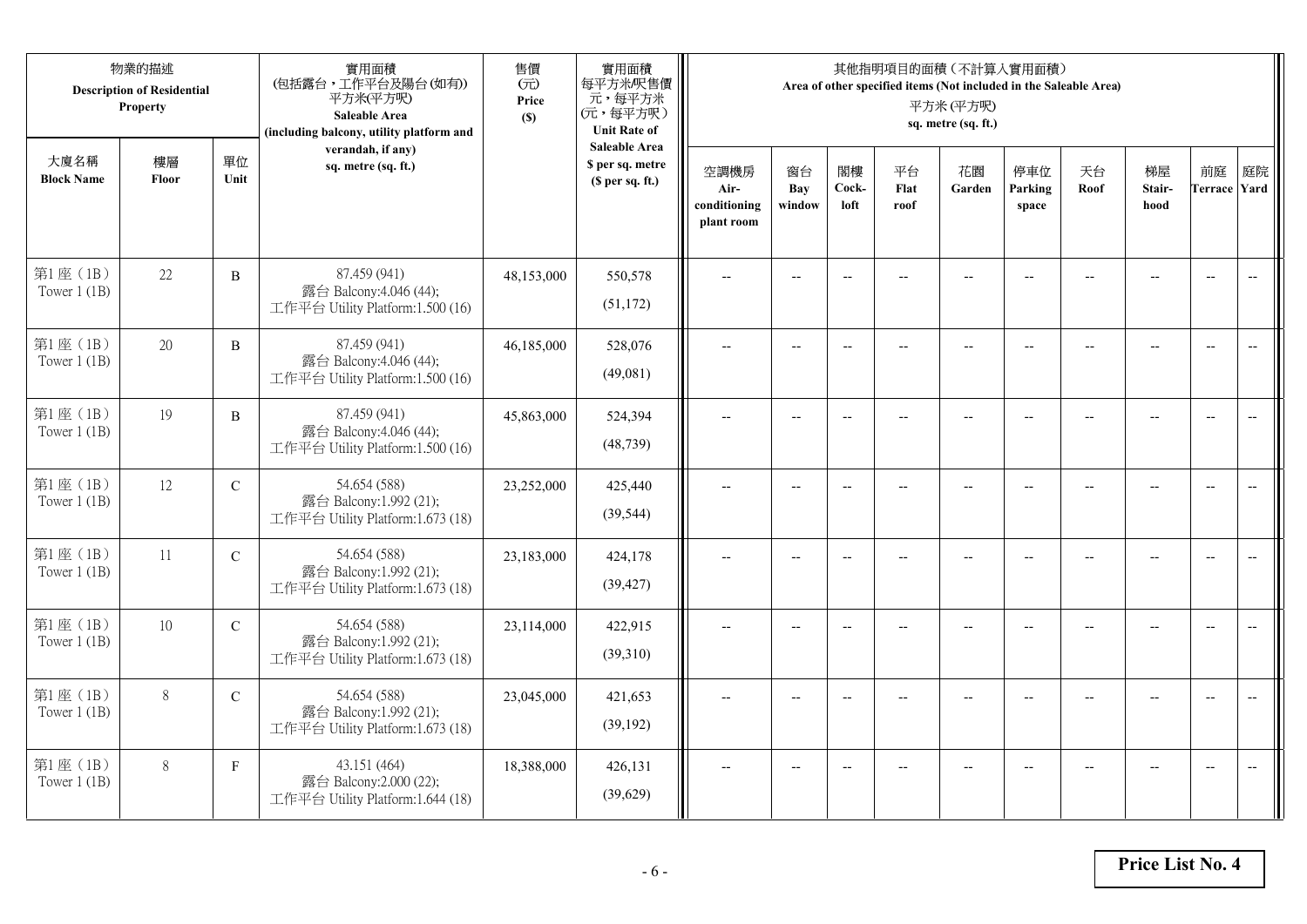|                           | 物業的描述<br><b>Description of Residential</b><br>Property |              | 實用面積<br>(包括露台,工作平台及陽台(如有))<br>平方米(平方呎)<br>Saleable Area<br>(including balcony, utility platform and | 售價<br>(元)<br>Price<br>(S) | 實用面積<br>每平方米/呎售價<br>元,每平方米<br>(元,每平方呎)<br><b>Unit Rate of</b>          |                                            |                            |                          |                          | 其他指明項目的面積 (不計算入實用面積)<br>Area of other specified items (Not included in the Saleable Area)<br>平方米(平方呎)<br>sq. metre (sq. ft.) |                          |                |                          |                           |                          |
|---------------------------|--------------------------------------------------------|--------------|-----------------------------------------------------------------------------------------------------|---------------------------|------------------------------------------------------------------------|--------------------------------------------|----------------------------|--------------------------|--------------------------|------------------------------------------------------------------------------------------------------------------------------|--------------------------|----------------|--------------------------|---------------------------|--------------------------|
| 大廈名稱<br><b>Block Name</b> | 樓層<br>Floor                                            | 單位<br>Unit   | verandah, if any)<br>sq. metre (sq. ft.)                                                            |                           | <b>Saleable Area</b><br>\$ per sq. metre<br>(S <sub>per</sub> sq. ft.) | 空調機房<br>Air-<br>conditioning<br>plant room | 窗台<br><b>Bay</b><br>window | 閣樓<br>Cock-<br>loft      | 平台<br>Flat<br>roof       | 花園<br>Garden                                                                                                                 | 停車位<br>Parking<br>space  | 天台<br>Roof     | 梯屋<br>Stair-<br>hood     | 前庭<br><b>Terrace Yard</b> | 庭院                       |
| 第1座(1B)<br>Tower $1$ (1B) | $7\phantom{.0}$                                        | ${\bf C}$    | 54.654 (588)<br>露台 Balcony:1.992 (21);<br>工作平台 Utility Platform:1.673 (18)                          | 22,907,000                | 419,128<br>(38,957)                                                    |                                            |                            | $\overline{\phantom{a}}$ |                          |                                                                                                                              |                          |                |                          | $\overline{a}$            | $\overline{\phantom{a}}$ |
| 第1座(1B)<br>Tower $1$ (1B) | $7\overline{ }$                                        | $\mathbf{F}$ | 43.151 (464)<br>露台 Balcony:2.000 (22);<br>工作平台 Utility Platform:1.644 (18)                          | 18,279,000                | 423,605<br>(39, 394)                                                   | $\overline{\phantom{a}}$                   | $\overline{\phantom{a}}$   | $\overline{\phantom{a}}$ |                          | $\overline{\phantom{a}}$                                                                                                     | $-$                      |                | $\overline{a}$           | $-$                       |                          |
| 第1座(1B)<br>Tower $1$ (1B) | 6                                                      | $\mathbf C$  | 54.654 (588)<br>露台 Balcony:1.992 (21);<br>工作平台 Utility Platform:1.673 (18)                          | 22,839,000                | 417,883<br>(38, 842)                                                   |                                            | $\overline{\phantom{a}}$   | $-$                      | $-$                      | $-$                                                                                                                          |                          |                | $\overline{\phantom{a}}$ | $\overline{\phantom{a}}$  |                          |
| 第1座(1B)<br>Tower $1$ (1B) | 6                                                      | $\mathbf F$  | 43.151 (464)<br>露台 Balcony:2.000 (22);<br>工作平台 Utility Platform:1.644 (18)                          | 18,224,000                | 422,331<br>(39,276)                                                    | $-$                                        | $-$                        | $\overline{\phantom{a}}$ | $\overline{\phantom{a}}$ | $-$                                                                                                                          | $\overline{\phantom{a}}$ | $\overline{a}$ | --                       | $-$                       | $\overline{\phantom{m}}$ |
| 第2座(2A)<br>Tower 2 (2A)   | 23                                                     | $\, {\bf B}$ | 78.200 (842)<br>露台 Balcony:2.650 (29);<br>工作平台 Utility Platform:1.500 (16)                          | 36,391,000                | 465,358<br>(43,220)                                                    | $\sim$                                     | $\overline{a}$             | $\overline{a}$           | $\overline{a}$           | $-$                                                                                                                          | $\overline{a}$           |                | $\overline{a}$           | $\overline{\phantom{a}}$  | $\overline{\phantom{a}}$ |
| 第2座(2A)<br>Tower 2 (2A)   | 22                                                     | $\, {\bf B}$ | 78.200 (842)<br>露台 Balcony:2.650 (29);<br>工作平台 Utility Platform:1.500 (16)                          | 36,137,000                | 462,110<br>(42,918)                                                    | $\overline{\phantom{a}}$                   | $\overline{a}$             | $-$                      |                          | $-$                                                                                                                          | $-$                      | $-$            | $\overline{a}$           | $\overline{\phantom{a}}$  | $\sim$                   |
| 第2座 (2A)<br>Tower 2 (2A)  | 21                                                     | B            | 78.200 (842)<br>露台 Balcony:2.650 (29);<br>工作平台 Utility Platform:1.500 (16)                          | 35,533,000                | 454,386<br>(42,201)                                                    |                                            |                            | $\overline{\phantom{a}}$ |                          |                                                                                                                              |                          |                |                          | $\overline{\phantom{a}}$  | $\overline{\phantom{a}}$ |
| 第2座(2A)<br>Tower 2 (2A)   | 20                                                     | B            | 78.200 (842)<br>露台 Balcony:2.650 (29);<br>工作平台 Utility Platform:1.500 (16)                          | 35,287,000                | 451,240<br>(41,909)                                                    | $\overline{\phantom{a}}$                   | $-$                        | $-$                      |                          | $\overline{a}$                                                                                                               | $-$                      |                | $-$                      | $-$                       | $\overline{\phantom{a}}$ |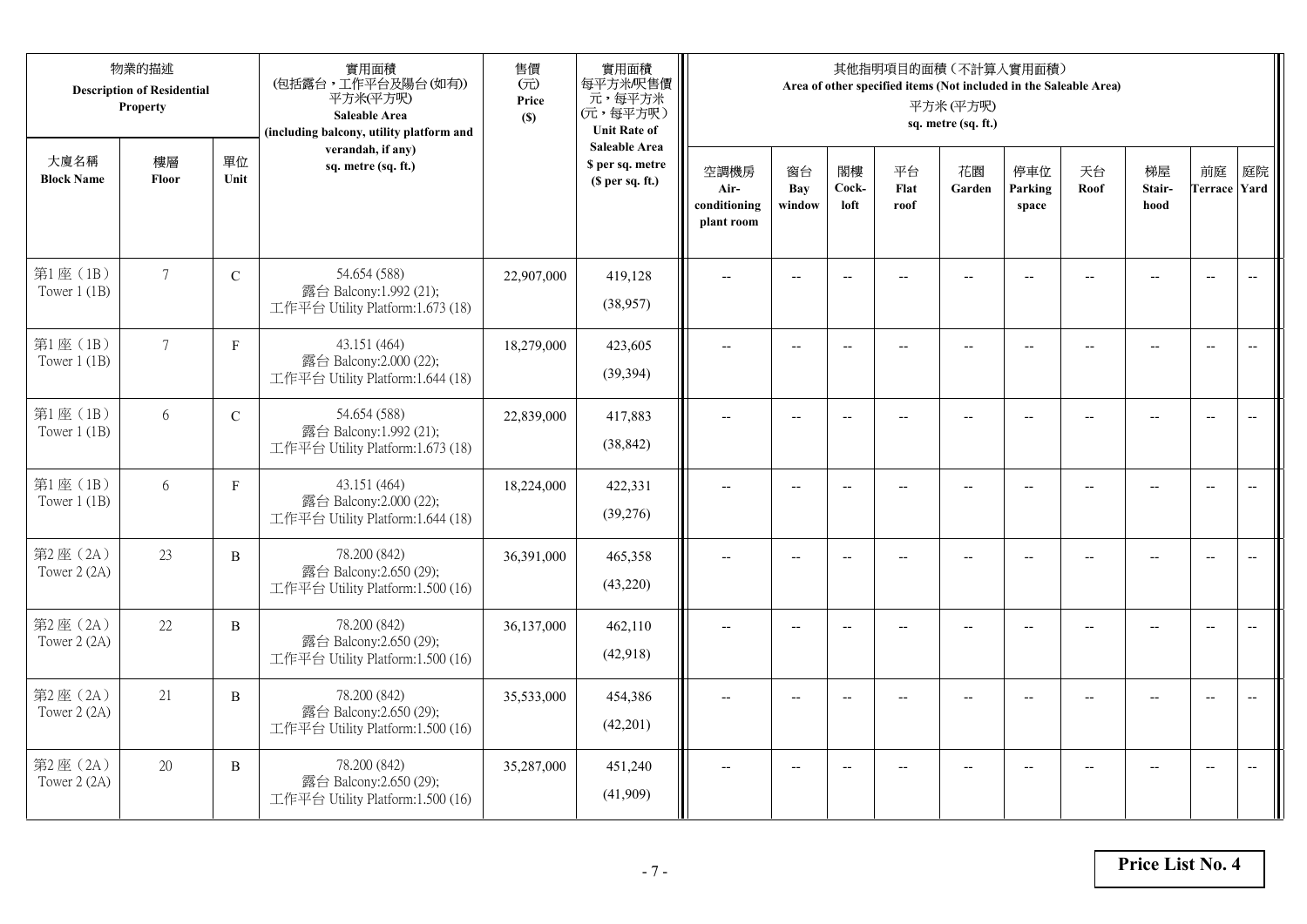|                           | 物業的描述<br><b>Description of Residential</b><br>Property |              | 實用面積<br>(包括露台,工作平台及陽台(如有))<br>平方米(平方呎)<br>Saleable Area<br>(including balcony, utility platform and | 售價<br>(元)<br>Price<br>(S) | 實用面積<br>每平方米/呎售價<br>元,每平方米<br>(元,每平方呎)<br><b>Unit Rate of</b>          |                                            |                          |                          |                          | 其他指明項目的面積 (不計算入實用面積)<br>Area of other specified items (Not included in the Saleable Area)<br>平方米(平方呎)<br>sq. metre (sq. ft.) |                          |                |                          |                           |                          |
|---------------------------|--------------------------------------------------------|--------------|-----------------------------------------------------------------------------------------------------|---------------------------|------------------------------------------------------------------------|--------------------------------------------|--------------------------|--------------------------|--------------------------|------------------------------------------------------------------------------------------------------------------------------|--------------------------|----------------|--------------------------|---------------------------|--------------------------|
| 大廈名稱<br><b>Block Name</b> | 樓層<br>Floor                                            | 單位<br>Unit   | verandah, if any)<br>sq. metre (sq. ft.)                                                            |                           | <b>Saleable Area</b><br>\$ per sq. metre<br>(S <sub>per</sub> sq. ft.) | 空調機房<br>Air-<br>conditioning<br>plant room | 窗台<br>Bay<br>window      | 閣樓<br>Cock-<br>loft      | 平台<br>Flat<br>roof       | 花園<br>Garden                                                                                                                 | 停車位<br>Parking<br>space  | 天台<br>Roof     | 梯屋<br>Stair-<br>hood     | 前庭<br><b>Terrace Yard</b> | 庭院                       |
| 第2座(2A)<br>Tower 2 (2A)   | $8\,$                                                  | $\mathbf{A}$ | 88.694 (955)<br>露台 Balcony:3.493 (38);<br>工作平台 Utility Platform:1.500 (16)                          | 38,896,000                | 438,542<br>(40, 729)                                                   |                                            |                          | $\overline{\phantom{a}}$ |                          |                                                                                                                              |                          |                |                          | $\overline{a}$            | $\overline{\phantom{a}}$ |
| 第2座(2A)<br>Tower 2 (2A)   | $8\,$                                                  | B            | 78.200 (842)<br>露台 Balcony:2.650 (29);<br>工作平台 Utility Platform:1.500 (16)                          | 32,255,000                | 412,468<br>(38,308)                                                    | $\overline{\phantom{a}}$                   | $\overline{\phantom{a}}$ | $\overline{\phantom{a}}$ |                          | $\overline{\phantom{a}}$                                                                                                     | $-$                      |                | $\overline{a}$           | $-$                       |                          |
| 第2座(2A)<br>Tower 2 (2A)   | $8\,$                                                  | $\mathbf C$  | 79.008 (850)<br>露台 Balcony:3.299 (36);<br>工作平台 Utility Platform:1.500 (16)                          | 34,630,000                | 438,310<br>(40,741)                                                    |                                            | $\overline{\phantom{a}}$ | $-$                      | $-$                      | $-$                                                                                                                          |                          |                | $\overline{\phantom{a}}$ | $\overline{\phantom{a}}$  |                          |
| 第2座(2A)<br>Tower 2 (2A)   | $8\,$                                                  | D            | 85.529 (921)<br>露台 Balcony:2.974 (32);<br>工作平台 Utility Platform:1.500 (16)                          | 35,646,000                | 416,771<br>(38, 704)                                                   | $-$                                        | $-$                      | $\overline{\phantom{a}}$ | $\overline{\phantom{a}}$ | $-$                                                                                                                          | $\overline{\phantom{a}}$ | $\overline{a}$ | --                       | $-$                       | $\overline{\phantom{m}}$ |
| 第2座(2A)<br>Tower 2 (2A)   | 8                                                      | $\mathbf E$  | 31.726 (341)<br>露台 Balcony:1.993 (21);<br>工作平台 Utility Platform:-- (--)                             | 13,499,000                | 425,487<br>(39, 587)                                                   | $\sim$                                     | $\overline{a}$           | $\overline{a}$           | $\overline{a}$           | $\overline{\phantom{a}}$                                                                                                     | $\overline{a}$           |                | $\overline{a}$           | $\overline{\phantom{a}}$  | $\overline{\phantom{a}}$ |
| 第2座(2A)<br>Tower 2 (2A)   | $7\overline{ }$                                        | A            | 88.694 (955)<br>露台 Balcony:3.493 (38);<br>工作平台 Utility Platform:1.500 (16)                          | 38,664,000                | 435,926<br>(40, 486)                                                   | $\overline{\phantom{a}}$                   | $\overline{a}$           | $\overline{\phantom{a}}$ |                          | $-$                                                                                                                          | $-$                      | $-$            | $-$                      | $\overline{\phantom{a}}$  | $\overline{a}$           |
| 第2座(2A)<br>Tower 2 (2A)   | $\overline{7}$                                         | B            | 78.200 (842)<br>露台 Balcony:2.650 (29);<br>工作平台 Utility Platform:1.500 (16)                          | 31,936,000                | 408,389<br>(37, 929)                                                   |                                            |                          | $\overline{\phantom{a}}$ |                          |                                                                                                                              |                          |                |                          | $\overline{\phantom{a}}$  | $\overline{\phantom{a}}$ |
| 第2座(2A)<br>Tower 2 (2A)   | $7\overline{ }$                                        | $\mathbf C$  | 79.008 (850)<br>露台 Balcony:3.299 (36);<br>工作平台 Utility Platform:1.500 (16)                          | 34,423,000                | 435,690<br>(40, 498)                                                   | $\overline{\phantom{a}}$                   | $-$                      | $\overline{\phantom{a}}$ |                          | $\overline{a}$                                                                                                               | $-$                      |                | $-$                      | $-$                       | $\overline{\phantom{a}}$ |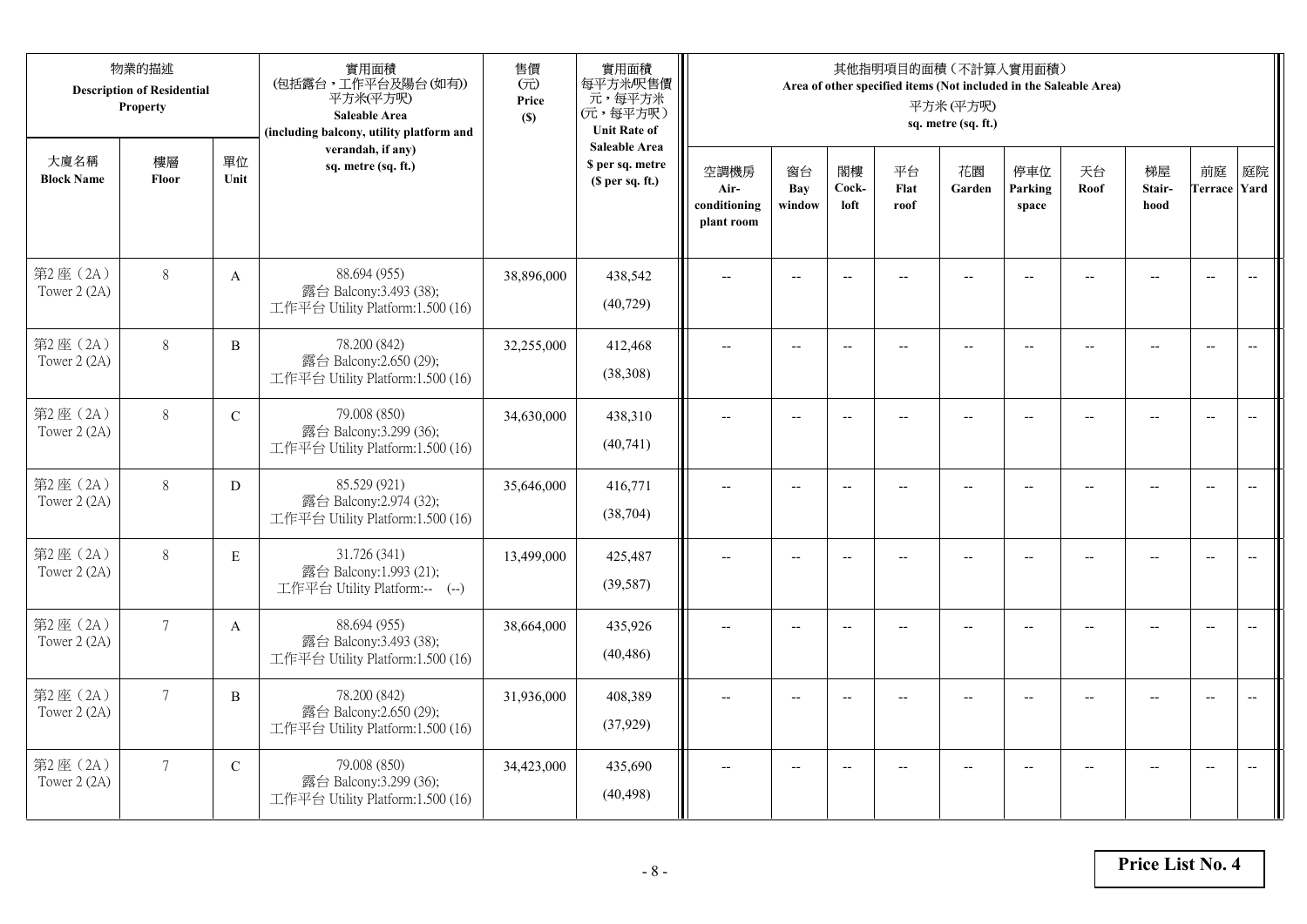|                           | 物業的描述<br><b>Description of Residential</b><br>Property |             | 實用面積<br>(包括露台,工作平台及陽台(如有))<br>平方米(平方呎)<br>Saleable Area<br>(including balcony, utility platform and | 售價<br>(元)<br>Price<br>(S) | 實用面積<br>每平方米/呎售價<br>元,每平方米<br>(元,每平方呎)<br><b>Unit Rate of</b>          |                                            |                          |                          |                          | 其他指明項目的面積 (不計算入實用面積)<br>Area of other specified items (Not included in the Saleable Area)<br>平方米(平方呎)<br>sq. metre (sq. ft.) |                          |                |                          |                           |                          |
|---------------------------|--------------------------------------------------------|-------------|-----------------------------------------------------------------------------------------------------|---------------------------|------------------------------------------------------------------------|--------------------------------------------|--------------------------|--------------------------|--------------------------|------------------------------------------------------------------------------------------------------------------------------|--------------------------|----------------|--------------------------|---------------------------|--------------------------|
| 大廈名稱<br><b>Block Name</b> | 樓層<br>Floor                                            | 單位<br>Unit  | verandah, if any)<br>sq. metre (sq. ft.)                                                            |                           | <b>Saleable Area</b><br>\$ per sq. metre<br>(S <sub>per</sub> sq. ft.) | 空調機房<br>Air-<br>conditioning<br>plant room | 窗台<br>Bay<br>window      | 閣樓<br>Cock-<br>loft      | 平台<br>Flat<br>roof       | 花園<br>Garden                                                                                                                 | 停車位<br>Parking<br>space  | 天台<br>Roof     | 梯屋<br>Stair-<br>hood     | 前庭<br><b>Terrace Yard</b> | 庭院                       |
| 第2座(2A)<br>Tower 2 (2A)   | $7\phantom{.0}$                                        | ${\rm D}$   | 85.529 (921)<br>露台 Balcony:2.974 (32);<br>工作平台 Utility Platform:1.500 (16)                          | 35,432,000                | 414,269<br>(38, 471)                                                   |                                            |                          | $\overline{\phantom{a}}$ |                          |                                                                                                                              |                          |                |                          | $\overline{a}$            | $\overline{\phantom{a}}$ |
| 第2座(2A)<br>Tower 2 (2A)   | $7\overline{ }$                                        | E           | 31.726 (341)<br>露台 Balcony:1.993 (21);<br>工作平台 Utility Platform:-- (--)                             | 13,419,000                | 422,965<br>(39, 352)                                                   | $\overline{\phantom{a}}$                   | $\overline{\phantom{a}}$ | $\overline{\phantom{a}}$ |                          | $\overline{\phantom{a}}$                                                                                                     | $-$                      |                | $\overline{a}$           | $-$                       |                          |
| 第2座(2A)<br>Tower 2 (2A)   | 6                                                      | A           | 88.694 (955)<br>露台 Balcony:3.493 (38);<br>工作平台 Utility Platform:1.500 (16)                          | 38,547,000                | 434,607<br>(40,363)                                                    |                                            | $\overline{\phantom{a}}$ | $-$                      | $-$                      | $-$                                                                                                                          |                          |                | $\overline{\phantom{a}}$ | $\overline{\phantom{a}}$  |                          |
| 第2座(2A)<br>Tower 2 (2A)   | 6                                                      | B           | 78.200 (842)<br>露台 Balcony:2.650 (29);<br>工作平台 Utility Platform:1.500 (16)                          | 31,778,000                | 406,368<br>(37,741)                                                    | $-$                                        | $\overline{\phantom{m}}$ | $\overline{\phantom{a}}$ | $\overline{\phantom{a}}$ | $-$                                                                                                                          | $\overline{\phantom{a}}$ | $\overline{a}$ | --                       | $-$                       | $\overline{\phantom{m}}$ |
| 第2座(2A)<br>Tower 2 (2A)   | 6                                                      | $\mathbf C$ | 79.008 (850)<br>露台 Balcony:3.299 (36);<br>工作平台 Utility Platform:1.500 (16)                          | 34,320,000                | 434,386<br>(40,376)                                                    | $\sim$                                     | $\overline{a}$           | $\overline{a}$           | $\overline{a}$           | $\overline{\phantom{a}}$                                                                                                     | $\overline{a}$           |                | $\overline{a}$           | $\overline{\phantom{a}}$  | $\overline{\phantom{a}}$ |
| 第2座(2A)<br>Tower 2 (2A)   | 6                                                      | D           | 85.529 (921)<br>露台 Balcony:2.974 (32);<br>工作平台 Utility Platform:1.500 (16)                          | 35,326,000                | 413,030<br>(38, 356)                                                   | $\overline{\phantom{a}}$                   | $\overline{a}$           | $\overline{\phantom{a}}$ |                          | $\overline{a}$                                                                                                               | $-$                      | $-$            | $\overline{a}$           | $\overline{\phantom{a}}$  | $\sim$                   |
| 第2座(2A)<br>Tower 2 (2A)   | 6                                                      | E           | 31.726 (341)<br>露台 Balcony:1.993 (21);<br>工作平台 Utility Platform:-- (--)                             | 13,378,000                | 421,673<br>(39, 232)                                                   |                                            |                          | $\overline{\phantom{a}}$ |                          |                                                                                                                              |                          |                |                          | $\overline{\phantom{a}}$  | $\overline{a}$           |
| 第2座 (2B)<br>Tower $2(2B)$ | 37                                                     | B           | 55.214 (594)<br>露台 Balcony:2.028 (22);<br>工作平台 Utility Platform:1.500 (16)                          | 23,307,000                | 422,121<br>(39, 237)                                                   | $\overline{\phantom{a}}$                   | $-$                      | $\overline{\phantom{a}}$ |                          | $\overline{a}$                                                                                                               | $-$                      |                | $-$                      | $-$                       | $\overline{\phantom{a}}$ |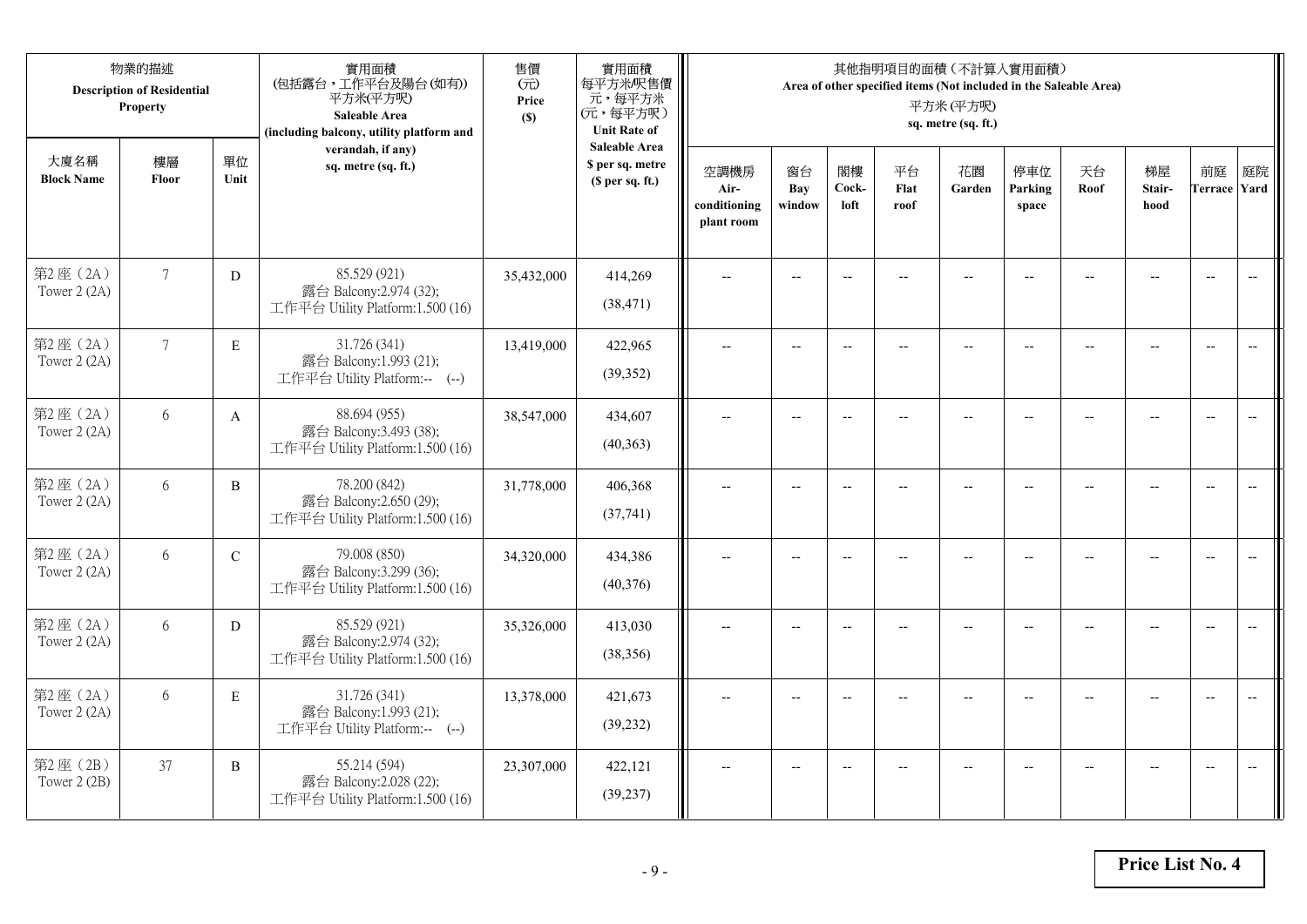|                           | 物業的描述<br><b>Description of Residential</b><br>Property |              | 實用面積<br>(包括露台,工作平台及陽台(如有))<br>平方米(平方呎)<br>Saleable Area<br>(including balcony, utility platform and | 售價<br>(元)<br>Price<br>(S) | 實用面積<br>每平方米/呎售價<br>元,每平方米<br>(元,每平方呎)<br><b>Unit Rate of</b>          |                                            |                          |                          |                          | 其他指明項目的面積 (不計算入實用面積)<br>Area of other specified items (Not included in the Saleable Area)<br>平方米(平方呎)<br>sq. metre (sq. ft.) |                          |                |                                                     |                           |                          |
|---------------------------|--------------------------------------------------------|--------------|-----------------------------------------------------------------------------------------------------|---------------------------|------------------------------------------------------------------------|--------------------------------------------|--------------------------|--------------------------|--------------------------|------------------------------------------------------------------------------------------------------------------------------|--------------------------|----------------|-----------------------------------------------------|---------------------------|--------------------------|
| 大廈名稱<br><b>Block Name</b> | 樓層<br>Floor                                            | 單位<br>Unit   | verandah, if any)<br>sq. metre (sq. ft.)                                                            |                           | <b>Saleable Area</b><br>\$ per sq. metre<br>(S <sub>per</sub> sq. ft.) | 空調機房<br>Air-<br>conditioning<br>plant room | 窗台<br>Bay<br>window      | 閣樓<br>Cock-<br>loft      | 平台<br>Flat<br>roof       | 花園<br>Garden                                                                                                                 | 停車位<br>Parking<br>space  | 天台<br>Roof     | 梯屋<br>Stair-<br>hood                                | 前庭<br><b>Terrace Yard</b> | 庭院                       |
| 第2座(2B)<br>Tower 2 (2B)   | 37                                                     | $\mathbf F$  | 31.875 (343)<br>露台 Balcony:1.994 (21);<br>工作平台 Utility Platform:-- (--)                             | 15,205,000                | 477,020<br>(44,329)                                                    |                                            | $-$                      | $\overline{\phantom{a}}$ |                          | $\sim$                                                                                                                       |                          |                |                                                     | $\overline{a}$            | $\overline{\phantom{a}}$ |
| 第2座(2B)<br>Tower 2 (2B)   | 36                                                     | $\mathbf{A}$ | 59.308 (638)<br>露台 Balcony:2.000 (22);<br>工作平台 Utility Platform:1.750 (19)                          | 25,953,000                | 437,597<br>(40,679)                                                    | $\overline{\phantom{a}}$                   | $\overline{\phantom{a}}$ | $\overline{\phantom{a}}$ | $\overline{a}$           | $\overline{\phantom{a}}$                                                                                                     | $-$                      |                | $\overline{a}$                                      | $-$                       |                          |
| 第2座(2B)<br>Tower 2 (2B)   | 36                                                     | $\, {\bf B}$ | 55.214 (594)<br>露台 Balcony:2.028 (22);<br>工作平台 Utility Platform:1.500 (16)                          | 23,237,000                | 420,853<br>(39, 120)                                                   |                                            | $\overline{\phantom{a}}$ | $\overline{\phantom{a}}$ | $-$                      | $-$                                                                                                                          |                          |                | $\overline{\phantom{a}}$                            | $\overline{\phantom{a}}$  |                          |
| 第2座(2B)<br>Tower 2 (2B)   | 36                                                     | $\mathbf F$  | 31.875 (343)<br>露台 Balcony:1.994 (21);<br>工作平台 Utility Platform:-- (--)                             | 15,159,000                | 475,576<br>(44, 195)                                                   | $-$                                        | $\overline{\phantom{m}}$ | $\overline{\phantom{a}}$ | $\overline{\phantom{a}}$ | $-$                                                                                                                          | $\overline{\phantom{a}}$ | $\overline{a}$ | $\hspace{0.05cm} -\hspace{0.05cm} -\hspace{0.05cm}$ | $\overline{\phantom{a}}$  | $\overline{\phantom{m}}$ |
| 第2座(2B)<br>Tower 2 (2B)   | 35                                                     | $\mathbf{A}$ | 59.308 (638)<br>露台 Balcony:2.000 (22);<br>工作平台 Utility Platform:1.750 (19)                          | 25,876,000                | 436,299<br>(40,558)                                                    | $\sim$                                     | $\overline{a}$           | $\overline{a}$           | $\overline{a}$           | $\overline{\phantom{a}}$                                                                                                     | $\overline{a}$           |                | $\overline{a}$                                      | $\overline{\phantom{a}}$  | $\overline{\phantom{a}}$ |
| 第2座(2B)<br>Tower 2 (2B)   | 35                                                     | $\, {\bf B}$ | 55.214 (594)<br>露台 Balcony:2.028 (22);<br>工作平台 Utility Platform:1.500 (16)                          | 23,167,000                | 419,586<br>(39,002)                                                    | $\overline{\phantom{a}}$                   | $\overline{a}$           | $\overline{\phantom{a}}$ |                          | $\overline{a}$                                                                                                               | $\sim$                   | $-$            | $\overline{a}$                                      | $\overline{\phantom{a}}$  | $\sim$                   |
| 第2座(2B)<br>Tower 2 (2B)   | 35                                                     | $\mathbf F$  | 31.875 (343)<br>露台 Balcony:1.994 (21);<br>工作平台 Utility Platform:-- (--)                             | 15,114,000                | 474,165<br>(44,064)                                                    |                                            |                          | $\overline{\phantom{a}}$ |                          |                                                                                                                              |                          |                |                                                     | $\overline{\phantom{a}}$  | $\overline{\phantom{a}}$ |
| 第2座 (2B)<br>Tower $2(2B)$ | 33                                                     | $\mathbf{F}$ | 31.875 (343)<br>露台 Balcony:1.994 (21);<br>工作平台 Utility Platform:-- (--)                             | 15,069,000                | 472,753<br>(43,933)                                                    | $\overline{\phantom{a}}$                   | $-$                      | $\overline{\phantom{a}}$ | $\overline{a}$           | $\overline{\phantom{a}}$                                                                                                     | $-$                      |                | $-$                                                 | $-$                       | $\overline{\phantom{a}}$ |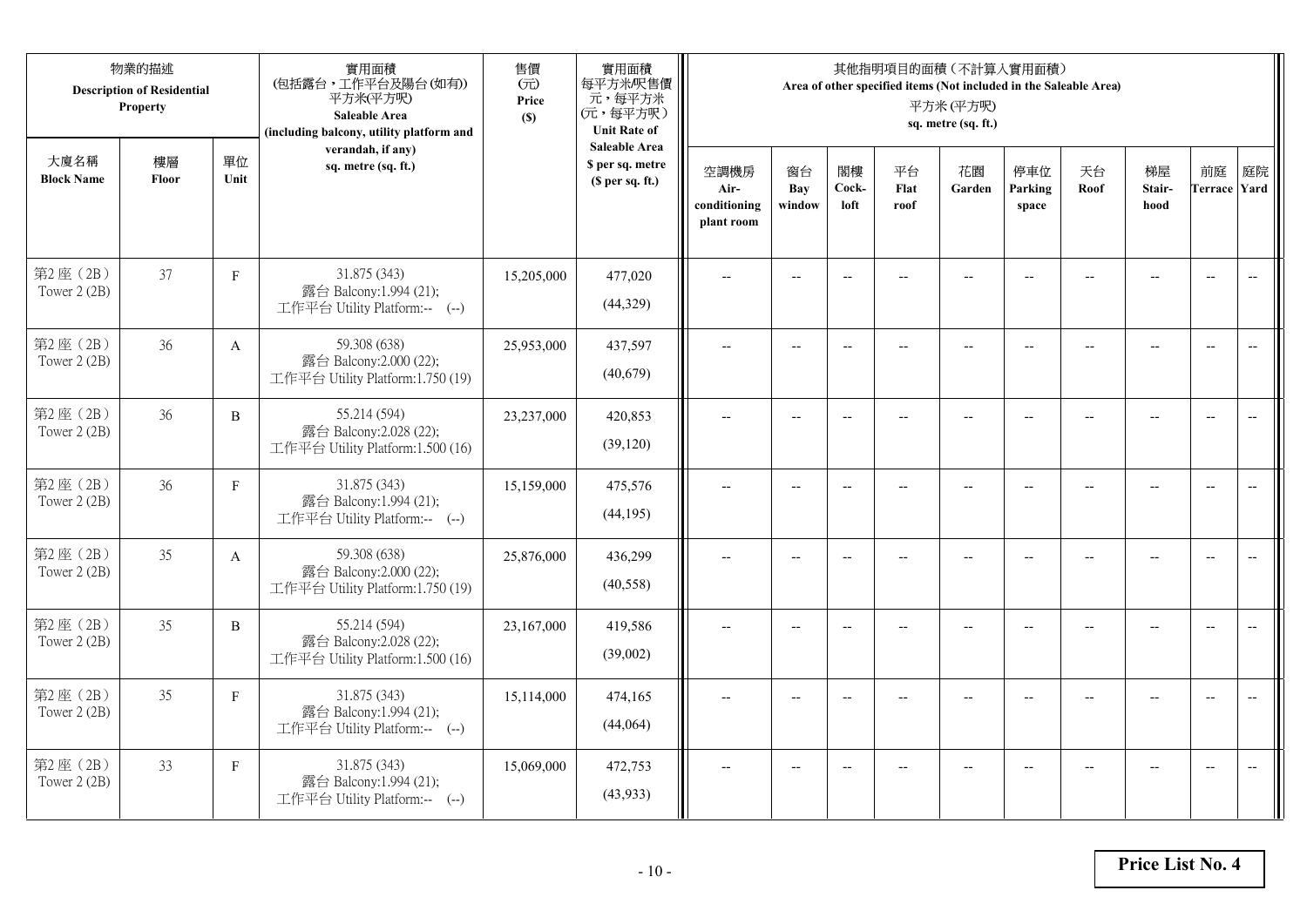| 物業的描述<br><b>Description of Residential</b><br>Property |             |              | 實用面積<br>(包括露台,工作平台及陽台(如有))<br>平方米(平方呎)<br>Saleable Area<br>(including balcony, utility platform and | 售價<br>(元)<br>Price<br>(S) | 實用面積<br>每平方米/呎售價<br>元,每平方米<br>(元,每平方呎)<br><b>Unit Rate of</b> | 其他指明項目的面積 (不計算入實用面積)<br>Area of other specified items (Not included in the Saleable Area)<br>平方米(平方呎)<br>sq. metre (sq. ft.) |                     |                          |                    |                          |                         |                          |                      |                           |                          |  |
|--------------------------------------------------------|-------------|--------------|-----------------------------------------------------------------------------------------------------|---------------------------|---------------------------------------------------------------|------------------------------------------------------------------------------------------------------------------------------|---------------------|--------------------------|--------------------|--------------------------|-------------------------|--------------------------|----------------------|---------------------------|--------------------------|--|
| 大廈名稱<br><b>Block Name</b>                              | 樓層<br>Floor | 單位<br>Unit   | verandah, if any)<br>sq. metre (sq. ft.)                                                            |                           | <b>Saleable Area</b><br>\$ per sq. metre<br>(\$ per sq. ft.)  | 空調機房<br>Air-<br>conditioning<br>plant room                                                                                   | 窗台<br>Bay<br>window | 閣樓<br>Cock-<br>loft      | 平台<br>Flat<br>roof | 花園<br>Garden             | 停車位<br>Parking<br>space | 天台<br>Roof               | 梯屋<br>Stair-<br>hood | 前庭<br><b>Terrace Yard</b> | 庭院                       |  |
| 第2座(2B)<br>Tower 2 (2B)                                | 32          | $\mathbf F$  | 31.875 (343)<br>露台 Balcony:1.994 (21);<br>工作平台 Utility Platform:-- (--)                             | 15,023,000                | 471,310<br>(43,799)                                           |                                                                                                                              |                     | $-$                      |                    |                          |                         |                          |                      | $\overline{\phantom{a}}$  | $\overline{\phantom{a}}$ |  |
| 第2座(2B)<br>Tower 2 (2B)                                | 31          | $\mathbf{F}$ | 31.875 (343)<br>露台 Balcony:1.994 (21);<br>工作平台 Utility Platform:-- (--)                             | 14,979,000                | 469,929<br>(43,671)                                           | $\overline{a}$                                                                                                               | $--$                | $\overline{\phantom{a}}$ | $-$                | $\overline{\phantom{a}}$ | $-$                     | $\overline{\phantom{a}}$ | $-$                  | $\overline{a}$            | $\overline{\phantom{a}}$ |  |
| 第2座(2B)<br>Tower 2 (2B)                                | 30          | $\mathbf{F}$ | 31.875 (343)<br>露台 Balcony:1.994 (21);<br>工作平台 Utility Platform:-- (--)                             | 14,934,000                | 468,518<br>(43,539)                                           |                                                                                                                              | $\overline{a}$      | $\overline{\phantom{a}}$ | $\overline{a}$     | $\overline{a}$           |                         |                          | $\overline{a}$       | $\overline{a}$            |                          |  |
| 第2座(2B)<br>Tower 2 (2B)                                | 29          | $\mathbf F$  | 31.875 (343)<br>露台 Balcony:1.994 (21);<br>工作平台 Utility Platform:-- (--)                             | 14,890,000                | 467,137<br>(43, 411)                                          | $\overline{\phantom{a}}$                                                                                                     | $-$                 | $-$                      | $\overline{a}$     | $\overline{\phantom{a}}$ | $\overline{a}$          |                          | $\overline{a}$       | $\overline{\phantom{a}}$  | $\overline{\phantom{m}}$ |  |
| 第2座(2B)<br>Tower 2 (2B)                                | 28          | $\mathbf F$  | 31.875 (343)<br>露台 Balcony:1.994 (21);<br>工作平台 Utility Platform:-- (--)                             | 14,670,000                | 460,235<br>(42,770)                                           | $\overline{a}$                                                                                                               | $- -$               | $\overline{\phantom{a}}$ | $\qquad \qquad -$  | $\overline{\phantom{m}}$ | $-$                     | --                       | $-$                  | $\overline{\phantom{m}}$  | $\overline{\phantom{m}}$ |  |
| 第2座(2B)<br>Tower 2 (2B)                                | 27          | $\mathbf F$  | 31.875 (343)<br>露台 Balcony:1.994 (21);<br>工作平台 Utility Platform:-- (--)                             | 14,582,000                | 457,475<br>(42,513)                                           |                                                                                                                              | $-$                 | $\overline{\phantom{a}}$ |                    | $\overline{a}$           |                         |                          | $-$                  | $\overline{a}$            | $-$                      |  |
| 第2座(2B)<br>Tower 2 (2B)                                | 26          | $\mathbf F$  | 31.875 (343)<br>露台 Balcony:1.994 (21);<br>工作平台 Utility Platform:-- (--)                             | 14,538,000                | 456,094<br>(42, 385)                                          | $\sim$                                                                                                                       | $-$                 | $\overline{\phantom{a}}$ | $\sim$             | $\sim$                   | $-$                     |                          | $\sim$               | $-$                       | $\overline{a}$           |  |
| 第2座(2B)<br>Tower 2 (2B)                                | 25          | $\mathbf{F}$ | 31.875 (343)<br>露台 Balcony:1.994 (21);<br>工作平台 Utility Platform:-- (--)                             | 14,495,000                | 454,745<br>(42, 259)                                          |                                                                                                                              | $-$                 |                          |                    | --                       |                         |                          |                      | $\overline{a}$            | $-$                      |  |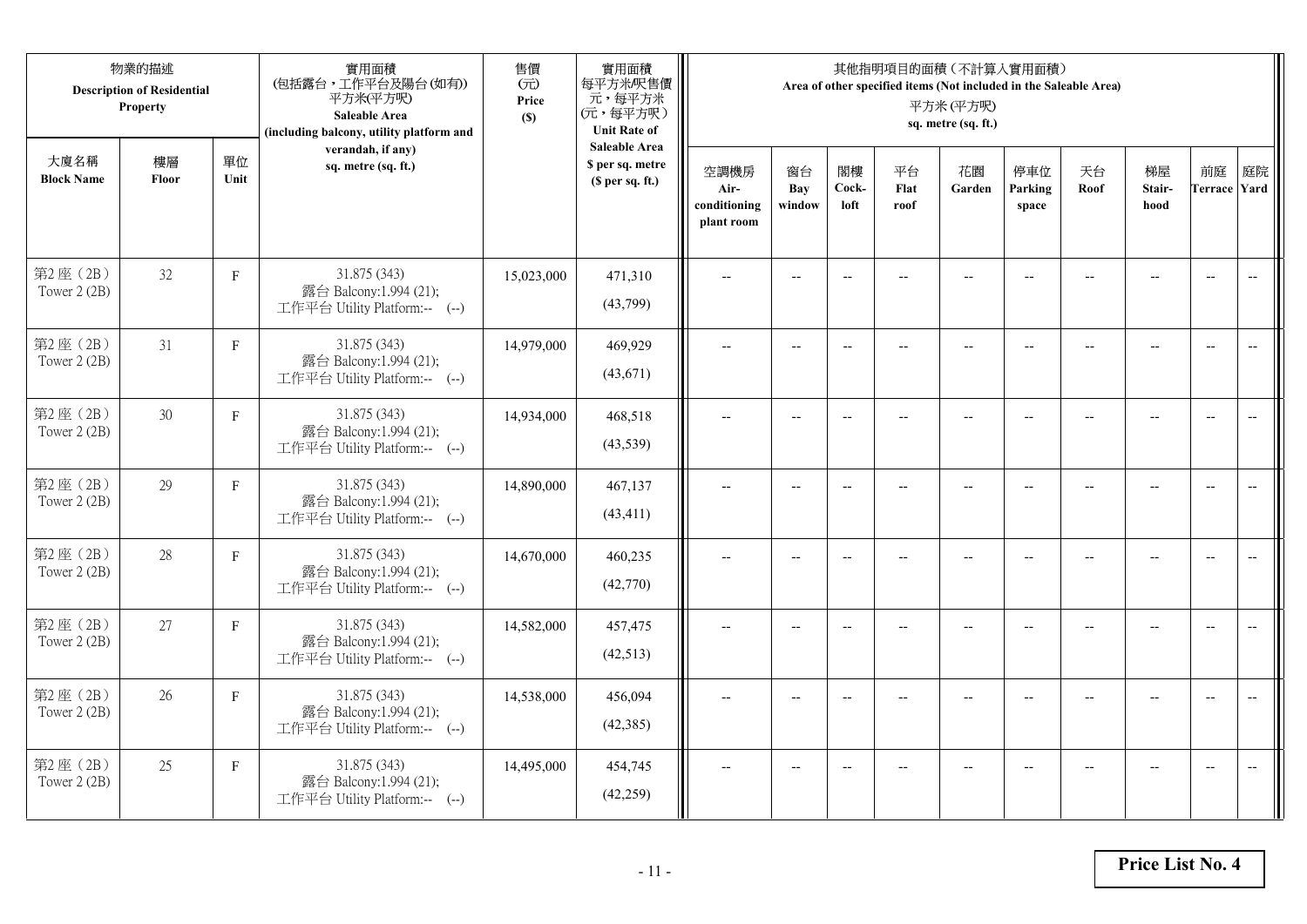| 物業的描述<br><b>Description of Residential</b><br>Property |             |               | 實用面積<br>(包括露台,工作平台及陽台(如有))<br>平方米(平方呎)<br>Saleable Area<br>(including balcony, utility platform and | 售價<br>(元)<br>Price<br>(S) | 實用面積<br>每平方米/呎售價<br>元,每平方米<br>(元,每平方呎)<br><b>Unit Rate of</b>          | 其他指明項目的面積 (不計算入實用面積)<br>Area of other specified items (Not included in the Saleable Area)<br>平方米(平方呎)<br>sq. metre (sq. ft.) |                          |                          |                          |                          |                          |                          |                                                     |                           |                          |  |
|--------------------------------------------------------|-------------|---------------|-----------------------------------------------------------------------------------------------------|---------------------------|------------------------------------------------------------------------|------------------------------------------------------------------------------------------------------------------------------|--------------------------|--------------------------|--------------------------|--------------------------|--------------------------|--------------------------|-----------------------------------------------------|---------------------------|--------------------------|--|
| 大廈名稱<br><b>Block Name</b>                              | 樓層<br>Floor | 單位<br>Unit    | verandah, if any)<br>sq. metre (sq. ft.)                                                            |                           | <b>Saleable Area</b><br>\$ per sq. metre<br>(S <sub>per</sub> sq. ft.) | 空調機房<br>Air-<br>conditioning<br>plant room                                                                                   | 窗台<br>Bay<br>window      | 閣樓<br>Cock-<br>loft      | 平台<br>Flat<br>roof       | 花園<br>Garden             | 停車位<br>Parking<br>space  | 天台<br>Roof               | 梯屋<br>Stair-<br>hood                                | 前庭<br><b>Terrace Yard</b> | 庭院                       |  |
| 第2座(2B)<br>Tower 2 (2B)                                | 23          | $\mathbf F$   | 31.875 (343)<br>露台 Balcony:1.994 (21);<br>工作平台 Utility Platform:-- (--)                             | 14,452,000                | 453,396<br>(42, 134)                                                   |                                                                                                                              | $-$                      | $\overline{\phantom{a}}$ |                          | $\sim$                   |                          |                          |                                                     | $\overline{a}$            | $\overline{\phantom{a}}$ |  |
| 第2座(2B)<br>Tower 2 (2B)                                | 22          | $\mathbf{F}$  | 31.875 (343)<br>露台 Balcony:1.994 (21);<br>工作平台 Utility Platform:-- (--)                             | 14,410,000                | 452,078<br>(42,012)                                                    | $\overline{\phantom{a}}$                                                                                                     | $\overline{\phantom{a}}$ | $\overline{\phantom{a}}$ | $-$                      | $\overline{\phantom{a}}$ | $-$                      | $\overline{\phantom{a}}$ | $\overline{a}$                                      | $-$                       |                          |  |
| 第2座(2B)<br>Tower 2 (2B)                                | 21          | $\mathbf F$   | 31.875 (343)<br>露台 Balcony:1.994 (21);<br>工作平台 Utility Platform:-- (--)                             | 14,367,000                | 450,729<br>(41,886)                                                    |                                                                                                                              | $\overline{\phantom{a}}$ | $\overline{\phantom{a}}$ | $-$                      | $-$                      | --                       |                          | $\overline{\phantom{a}}$                            | $\overline{\phantom{a}}$  |                          |  |
| 第2座(2B)<br>Tower 2 (2B)                                | 20          | $\mathbf F$   | 31.875 (343)<br>露台 Balcony:1.994 (21);<br>工作平台 Utility Platform:-- (--)                             | 14,323,000                | 449,349<br>(41,758)                                                    | $-$                                                                                                                          | $\overline{\phantom{m}}$ | $\overline{\phantom{a}}$ | $\overline{\phantom{a}}$ | $-$                      | $\overline{\phantom{a}}$ | $\overline{a}$           | $\hspace{0.05cm} -\hspace{0.05cm} -\hspace{0.05cm}$ | $-$                       | $\overline{\phantom{m}}$ |  |
| 第2座(2B)<br>Tower 2 (2B)                                | 8           | $\, {\bf B}$  | 50.553 (544)<br>露台 Balcony:2.000 (22);<br>工作平台 Utility Platform:1.500 (16)                          | 19,728,000                | 390,244<br>(36,265)                                                    | $\sim$                                                                                                                       | $\overline{a}$           | $\overline{a}$           | $\overline{a}$           | $\overline{\phantom{a}}$ | $\overline{a}$           |                          | $\overline{a}$                                      | $\overline{\phantom{a}}$  | $\overline{\phantom{a}}$ |  |
| 第2座(2B)<br>Tower 2 (2B)                                | 8           | $\mathcal{C}$ | 43.648 (470)<br>露台 Balcony:1.990 (21);<br>工作平台 Utility Platform:1.500 (16)                          | 18,638,000                | 427,007<br>(39,655)                                                    | $\overline{\phantom{a}}$                                                                                                     | $\overline{a}$           | $-$                      |                          | $\overline{a}$           | $\sim$                   | $-$                      | $\overline{a}$                                      | $\overline{\phantom{a}}$  | $\sim$                   |  |
| 第2座(2B)<br>Tower 2 (2B)                                | $8\,$       | D             | 31.066 (334)<br>露台 Balcony:2.000 (22);<br>工作平台 Utility Platform:-- (--)                             | 13,780,000                | 443,572<br>(41,257)                                                    |                                                                                                                              |                          | $\overline{\phantom{a}}$ |                          |                          |                          |                          |                                                     | $\overline{\phantom{a}}$  | $\overline{\phantom{a}}$ |  |
| 第2座(2B)<br>Tower $2(2B)$                               | 8           | $\mathbf E$   | 51.373 (553)<br>露台 Balcony:1.992 (21);<br>工作平台 Utility Platform:1.500 (16)                          | 21,833,000                | 424,990<br>(39, 481)                                                   | $\overline{\phantom{a}}$                                                                                                     | $-$                      | $-$                      | $\overline{a}$           | $-$                      | $-$                      |                          | $\overline{a}$                                      | $-$                       | $\overline{\phantom{a}}$ |  |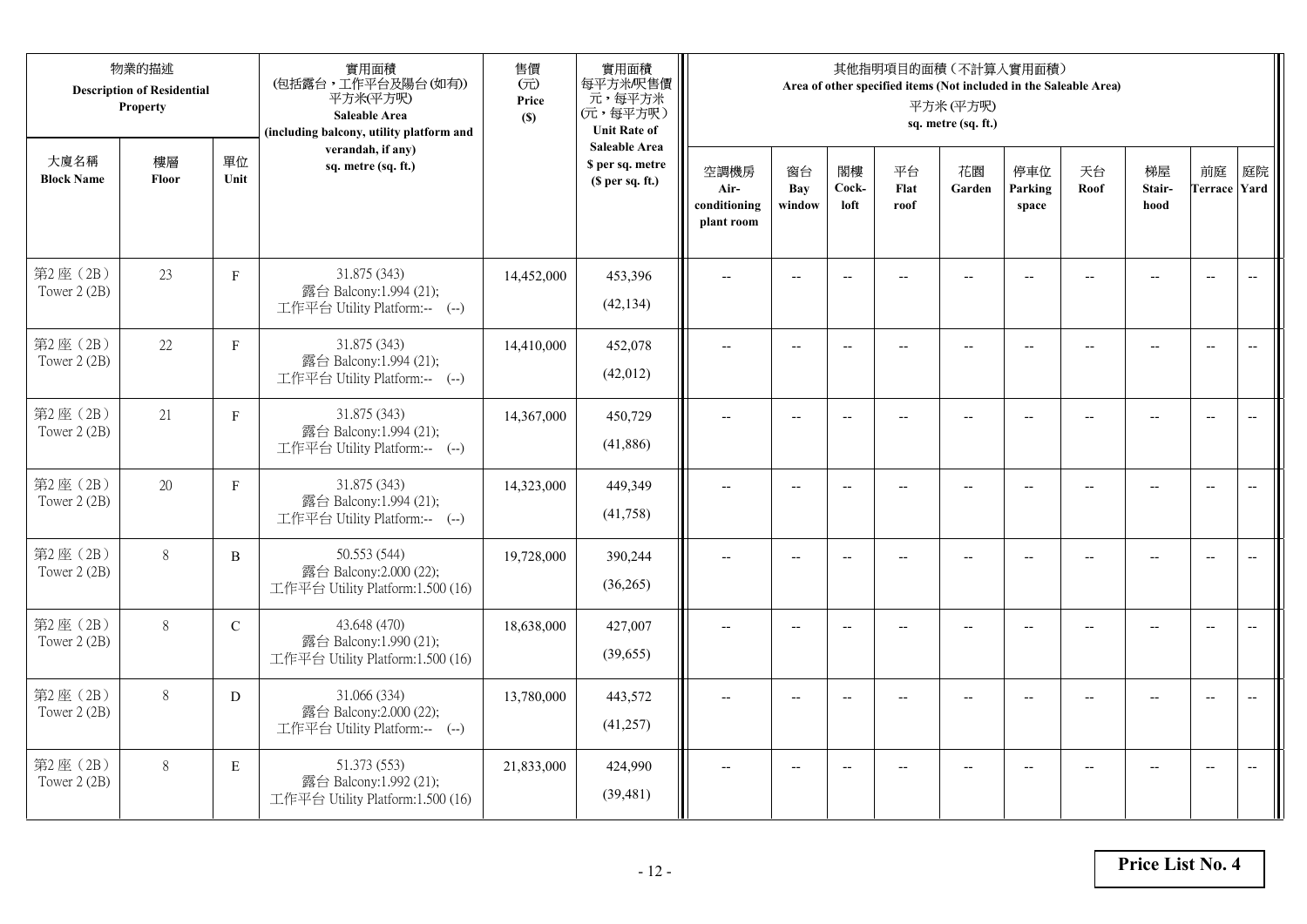| 物業的描述<br><b>Description of Residential</b><br>Property |                 |              | 實用面積<br>(包括露台,工作平台及陽台(如有))<br>平方米(平方呎)<br>Saleable Area<br>(including balcony, utility platform and | 售價<br>(元)<br>Price<br>(S) | 實用面積<br>每平方米/呎售價<br>元,每平方米<br>(元,每平方呎)<br><b>Unit Rate of</b>          | 其他指明項目的面積 (不計算入實用面積)<br>Area of other specified items (Not included in the Saleable Area)<br>平方米(平方呎)<br>sq. metre (sq. ft.) |                          |                          |                          |                          |                          |                |                                                     |                           |                          |  |
|--------------------------------------------------------|-----------------|--------------|-----------------------------------------------------------------------------------------------------|---------------------------|------------------------------------------------------------------------|------------------------------------------------------------------------------------------------------------------------------|--------------------------|--------------------------|--------------------------|--------------------------|--------------------------|----------------|-----------------------------------------------------|---------------------------|--------------------------|--|
| 大廈名稱<br><b>Block Name</b>                              | 樓層<br>Floor     | 單位<br>Unit   | verandah, if any)<br>sq. metre (sq. ft.)                                                            |                           | <b>Saleable Area</b><br>\$ per sq. metre<br>(S <sub>per</sub> sq. ft.) | 空調機房<br>Air-<br>conditioning<br>plant room                                                                                   | 窗台<br>Bay<br>window      | 閣樓<br>Cock-<br>loft      | 平台<br>Flat<br>roof       | 花園<br>Garden             | 停車位<br>Parking<br>space  | 天台<br>Roof     | 梯屋<br>Stair-<br>hood                                | 前庭<br><b>Terrace Yard</b> | 庭院                       |  |
| 第2座(2B)<br>Tower 2 (2B)                                | $8\,$           | $\mathbf F$  | 31.875 (343)<br>露台 Balcony:1.994 (21);<br>工作平台 Utility Platform:-- (--)                             | 13,944,000                | 437,459<br>(40,653)                                                    |                                                                                                                              | $-$                      | $\overline{\phantom{a}}$ |                          |                          |                          |                |                                                     | $\overline{a}$            | $\overline{\phantom{a}}$ |  |
| 第2座(2B)<br>Tower 2 (2B)                                | $7\overline{ }$ | B            | 50.553 (544)<br>露台 Balcony:2.000 (22);<br>工作平台 Utility Platform:1.500 (16)                          | 19,610,000                | 387,910<br>(36,048)                                                    | $\overline{\phantom{a}}$                                                                                                     | $\overline{\phantom{a}}$ | $\overline{\phantom{a}}$ | $-$                      | $\overline{\phantom{a}}$ | $-$                      |                | $\overline{a}$                                      | $-$                       | $\overline{\phantom{m}}$ |  |
| 第2座(2B)<br>Tower 2 (2B)                                | $7\overline{ }$ | $\mathbf C$  | 43.648 (470)<br>露台 Balcony:1.990 (21);<br>工作平台 Utility Platform:1.500 (16)                          | 18,526,000                | 424,441<br>(39, 417)                                                   |                                                                                                                              | $\overline{\phantom{a}}$ | $\overline{\phantom{a}}$ | $-$                      | $-$                      |                          |                | $\overline{\phantom{a}}$                            | $\overline{\phantom{a}}$  |                          |  |
| 第2座(2B)<br>Tower 2 (2B)                                | $7\overline{ }$ | D            | 31.066 (334)<br>露台 Balcony:2.000 (22);<br>工作平台 Utility Platform:-- (--)                             | 13,631,000                | 438,776<br>(40, 811)                                                   | $-$                                                                                                                          | $\overline{\phantom{m}}$ | $\overline{\phantom{a}}$ | $\overline{\phantom{a}}$ | $-$                      | $\overline{\phantom{a}}$ | $\overline{a}$ | $\hspace{0.05cm} -\hspace{0.05cm} -\hspace{0.05cm}$ | $-$                       | $\overline{\phantom{m}}$ |  |
| 第2座(2B)<br>Tower 2 (2B)                                | $\tau$          | $\mathbf E$  | 51.373 (553)<br>露台 Balcony:1.992 (21);<br>工作平台 Utility Platform:1.500 (16)                          | 21,534,000                | 419,170<br>(38,940)                                                    | $\sim$                                                                                                                       | $\overline{a}$           | $\overline{a}$           | $\overline{a}$           | $\overline{\phantom{a}}$ | $\overline{a}$           |                | $\overline{a}$                                      | $\overline{\phantom{a}}$  | $\overline{\phantom{a}}$ |  |
| 第2座(2B)<br>Tower 2 (2B)                                | $7\overline{ }$ | $\mathbf{F}$ | 31.875 (343)<br>露台 Balcony:1.994 (21);<br>工作平台 Utility Platform:-- (--)                             | 13,793,000                | 432,722<br>(40,213)                                                    | $\overline{\phantom{a}}$                                                                                                     | $\overline{a}$           | $-$                      |                          | $\overline{a}$           | $\sim$                   | $-$            | $\overline{a}$                                      | $\overline{\phantom{a}}$  | $\sim$                   |  |
| 第2座(2B)<br>Tower 2 (2B)                                | 6               | B            | 50.553 (544)<br>露台 Balcony:2.000 (22);<br>工作平台 Utility Platform:1.500 (16)                          | 19,551,000                | 386,743<br>(35,939)                                                    |                                                                                                                              |                          | $\overline{\phantom{a}}$ |                          |                          |                          |                |                                                     | $\overline{\phantom{a}}$  | $\overline{\phantom{a}}$ |  |
| 第2座(2B)<br>Tower $2(2B)$                               | 6               | $\mathbf C$  | 43.648 (470)<br>露台 Balcony:1.990 (21);<br>工作平台 Utility Platform:1.500 (16)                          | 18,472,000                | 423,204<br>(39, 302)                                                   | $\overline{\phantom{a}}$                                                                                                     | $-$                      | $-$                      |                          | $\overline{a}$           | $-$                      |                | $-$                                                 | $-$                       | $\overline{\phantom{a}}$ |  |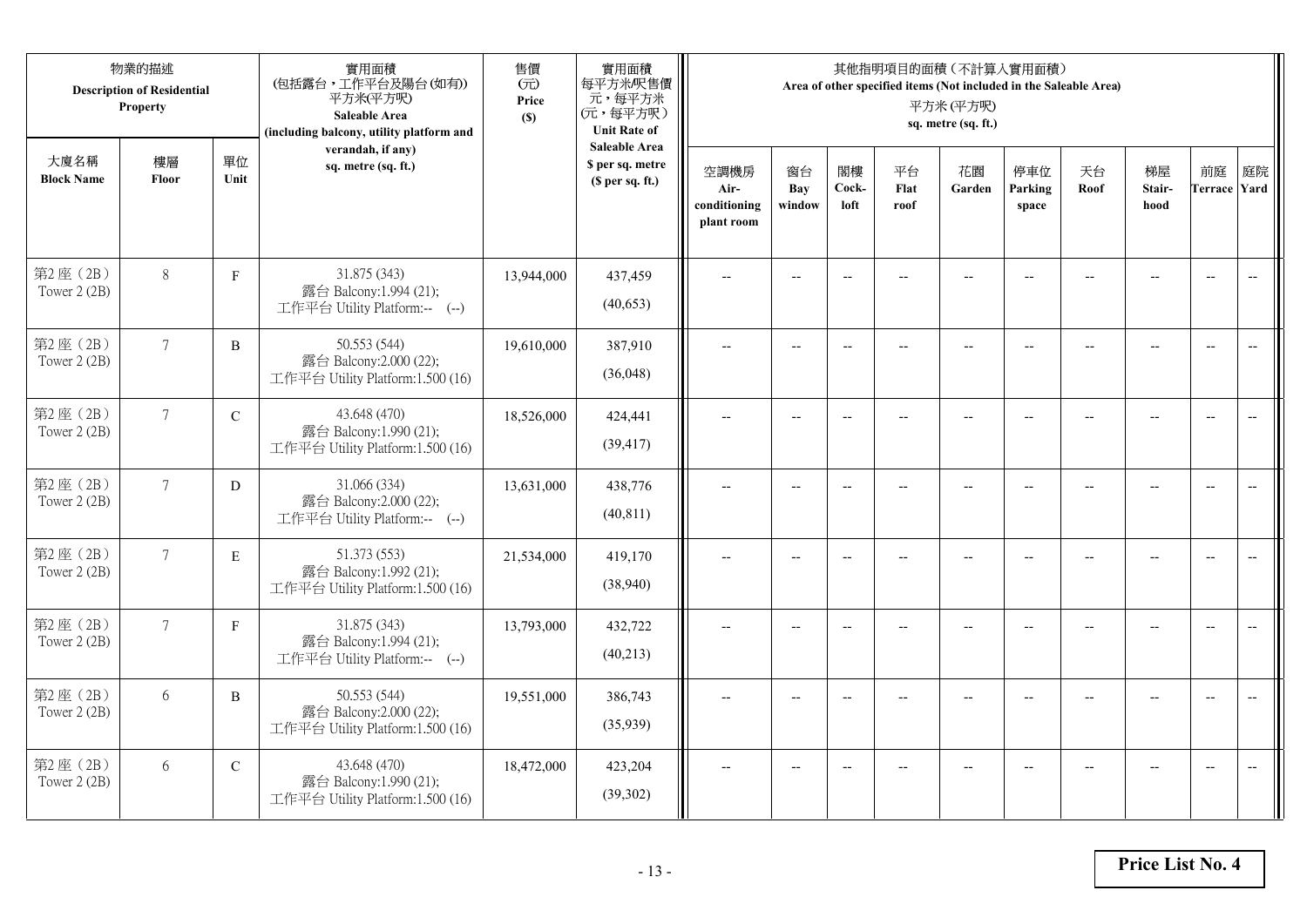| 物業的描述<br><b>Description of Residential</b><br><b>Property</b> |             |            | 實用面積<br>(包括露台,工作平台及陽台 (如有))<br>平方米(平方呎)<br><b>Saleable Area</b><br>(including balcony, utility platform and | 售價<br>$(\overrightarrow{\pi})$<br>Price<br>(S) | 實用面積<br>每平方米/呎售價<br>元,每平方米<br>(元,每平方呎)<br><b>Unit Rate of</b> | 其他指明項目的面積(不計算人實用面積)<br>Area of other specified items (Not included in the Saleable Area)<br>平方米 (平方呎)<br>sq. metre (sq. ft.) |                     |                          |                    |              |                         |            |                      |                          |    |  |
|---------------------------------------------------------------|-------------|------------|-------------------------------------------------------------------------------------------------------------|------------------------------------------------|---------------------------------------------------------------|------------------------------------------------------------------------------------------------------------------------------|---------------------|--------------------------|--------------------|--------------|-------------------------|------------|----------------------|--------------------------|----|--|
| 大廈名稱<br><b>Block Name</b>                                     | 樓層<br>Floor | 單位<br>Unit | verandah, if any)<br>sq. metre (sq. ft.)                                                                    |                                                | <b>Saleable Area</b><br>\$ per sq. metre<br>(\$ per sq. ft.)  | 空調機房<br>Air-<br>conditioning<br>plant room                                                                                   | 窗台<br>Bay<br>window | 閣樓<br>Cock-<br>loft      | 平台<br>Flat<br>roof | 花園<br>Garden | 停車位<br>Parking<br>space | 天台<br>Roof | 梯屋<br>Stair-<br>hood | 前庭<br>Terrace Yard       | 庭院 |  |
| 第2座 (2B)<br>Tower $2(2B)$                                     | 6           | D          | 31.066 (334)<br>露台 Balcony:2.000 (22);<br>工作平台 Utility Platform:-- (--)                                     | 13,458,000                                     | 433,207<br>(40,293)                                           |                                                                                                                              | $- -$               |                          |                    |              |                         |            |                      | $-$                      |    |  |
| 第2座(2B)<br>Tower $2(2B)$                                      | 6           | ${\bf E}$  | 51.373 (553)<br>露台 Balcony:1.992 (21);<br>工作平台 Utility Platform:1.500 (16)                                  | 21,260,000                                     | 413,836<br>(38, 445)                                          |                                                                                                                              | $- -$               | $-$                      |                    | $- -$        | --                      | --         |                      | $\hspace{0.05cm} \ldots$ |    |  |
| 第2座 (2B)<br>Tower $2(2B)$                                     | 6           | F          | 31.875 (343)<br>露台 Balcony:1.994 (21);<br>工作平台 Utility Platform:-- (--)                                     | 13,617,000                                     | 427,200<br>(39,700)                                           | $-$                                                                                                                          | $- -$               | $\overline{\phantom{a}}$ | --                 | $- -$        | $- -$                   | --         |                      | $\hspace{0.05cm} \ldots$ |    |  |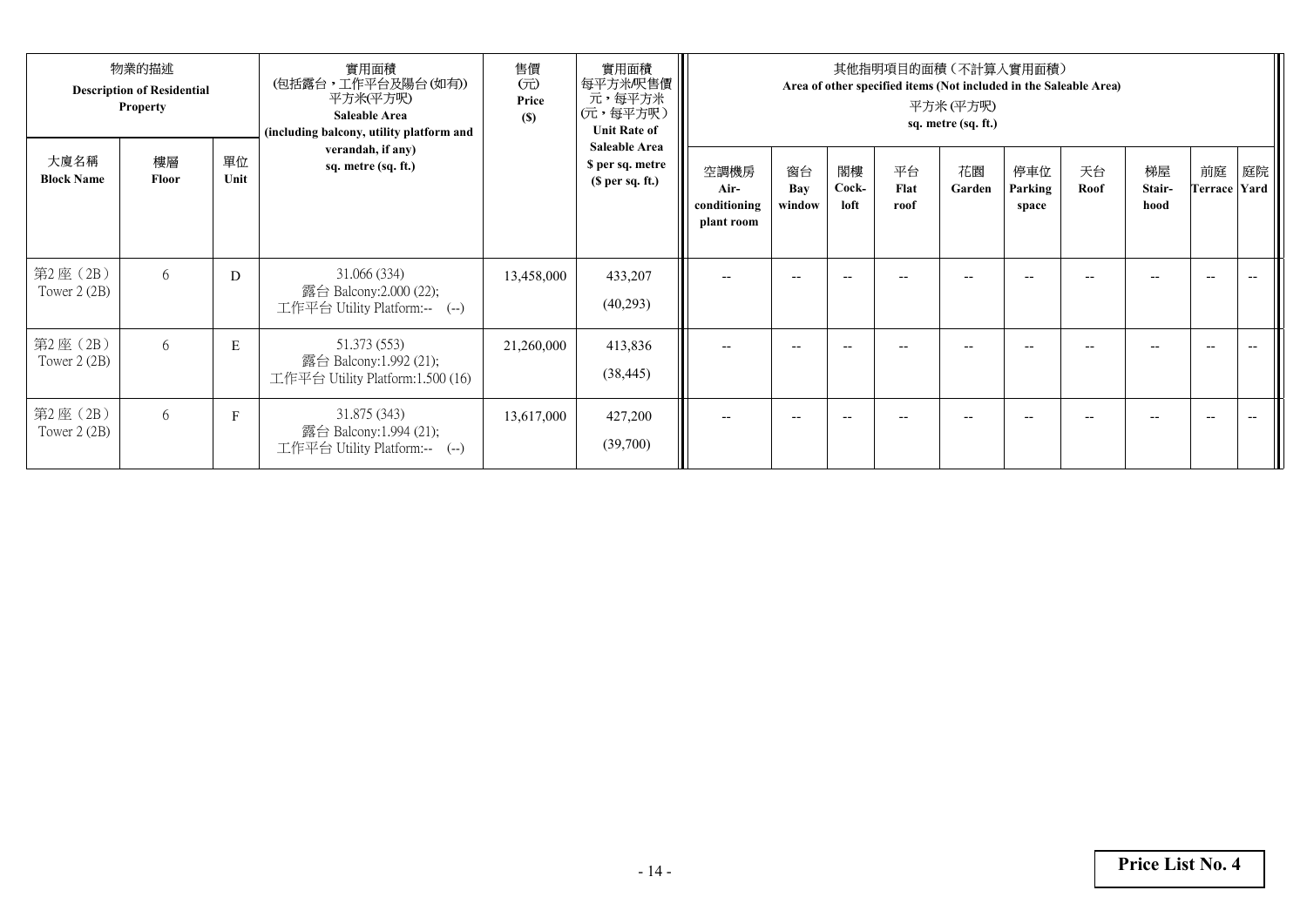## 第三部份:其他資料 **Part 3: Other Information**

(1) 準買家應參閱期數的售樓說明書,以了解期數的資料。

Prospective purchasers are advised to refer to the sales brochure for the Phase for information on the Phase.

(2) 根據《一手住宅物業銷售條例》第 52(1)條及第 53(2)及(3)條, -

According to sections 52(1) and 53(2) and (3) of the Residential Properties (First-hand Sales) Ordinance, -

#### 第 52(1)條 / Section 52(1)

在某人就指明住宅物業與擁有人訂立臨時買賣合約時,該人須向擁有人支付售價的 5%的臨時訂金。

A preliminary deposit of 5% of the purchase price is payable by a person to the owner on entering into a preliminary agreement for sale and purchase in respect of the specified residential property with the owner.

#### 第 53(2)條 / Section 53(2)

如某人於某日期訂立臨時買賣合約,並於該日期後的 5 個工作日內,就有關住宅物業簽立買賣合約,則擁有人必須在該日期後的 8 個工作日內,簽立該買賣合約。

If a person executes an agreement for sale and purchase in respect of the residential property within 5 working days after the date on which the person enters into the preliminary agreement for sale and purchase, the owner must execute the agreement for sale and purchase within 8 working days after that date.

#### 第 53(3)條 / Section 53(3)

如某人於某日期訂立臨時買賣合約,但沒有於該日期後的 5 個工作日内,就有關住宅物業簽立買賣合約,則 -(i) 該臨時合約即告終止;(ii) 有關的臨時訂金即予沒收;及 (iii) 擁有人不得 就該人沒有簽立買賣合約而針對該人提出進一步申索。

If a person does not execute an agreement for sale and purchase in respect of the residential property within 5 working days after the date on which the person enters into the preliminary agreement for sale and purchase- (i) the preliminary agreement is terminated; (ii) the preliminary deposit is forfeited; and (iii) the owner does not have any further claim against the person for the failure.

(3) 實用面積及屬該住宅物業其他指明項目的面積是按《一手住宅物業銷售條例》第 8 條及附表二第 2 部的計算得出的。

The saleable area and area of other specified items of the residential property are calculated in accordance with section 8 and Part 2 of Schedule 2 to the Residential Properties (First-hand Sales) Ordinance.

- (4) 註:於本第(4)段中:
	- (a) 「售價」指本價單第二部份中所列表之住宅物業的售價。而「成交金額」指臨時買賣合約中訂明的住宅物業的實際金額,因應不同支付條款及/或折扣按售價計算得出之價目,皆以進位 到最接近的百位數作為成交金額。
	- (b) 「賣方」指香港鐵路有限公司,而『如此聘用的人』指 High Crown Holdings Limited,即獲香港鐵路有限公司聘用作統籌和監管期數的設計、規劃、建造、裝置、完成及銷售的過程的人 士。
	- (c) 買方於簽署臨時買賣合約時須繳付相等於成交金額 5%之金額作為臨時訂金,其中港幣\$100,000 之部分臨時訂金必須以銀行本票支付,臨時訂金的餘額可以支票支付,本票及支票抬頭 請寫「的近律師行」或「**DEACONS**」。
	- Notes: In this paragraph (4):
	- (a) "Price" means the price of the residential property set out in Part 2 of this Price List, and "Transaction Price" means the actual price of the residential property set out in the preliminary agreement for sale and purchase. The amount obtained after applying the relevant terms of payment and/or applicable discounts on the Price will be rounded up to the nearest hundred to determine the Transaction Price.
	- (b) "Vendor" means MTR Corporation Limited and "Person so Engaged" means High Crown Holdings Limited, the person engaged by MTR Corporation Limited to co-ordinate and supervise the process of designing, planning, constructing, fitting out, completing and marketing the Phase.
	- (c) Upon signing of the preliminary agreement for sale and purchase, the Purchaser shall pay the preliminary deposit which is equivalent to 5% of the Transaction Price. HK\$100,000 being part of the preliminary deposit must be paid by cashier order(s) and the balance of the preliminary deposit may be paid by cheque(s). The cashier order(s) and cheque(s) should be made payable to "**DEACONS**" or "的近律師行**"**.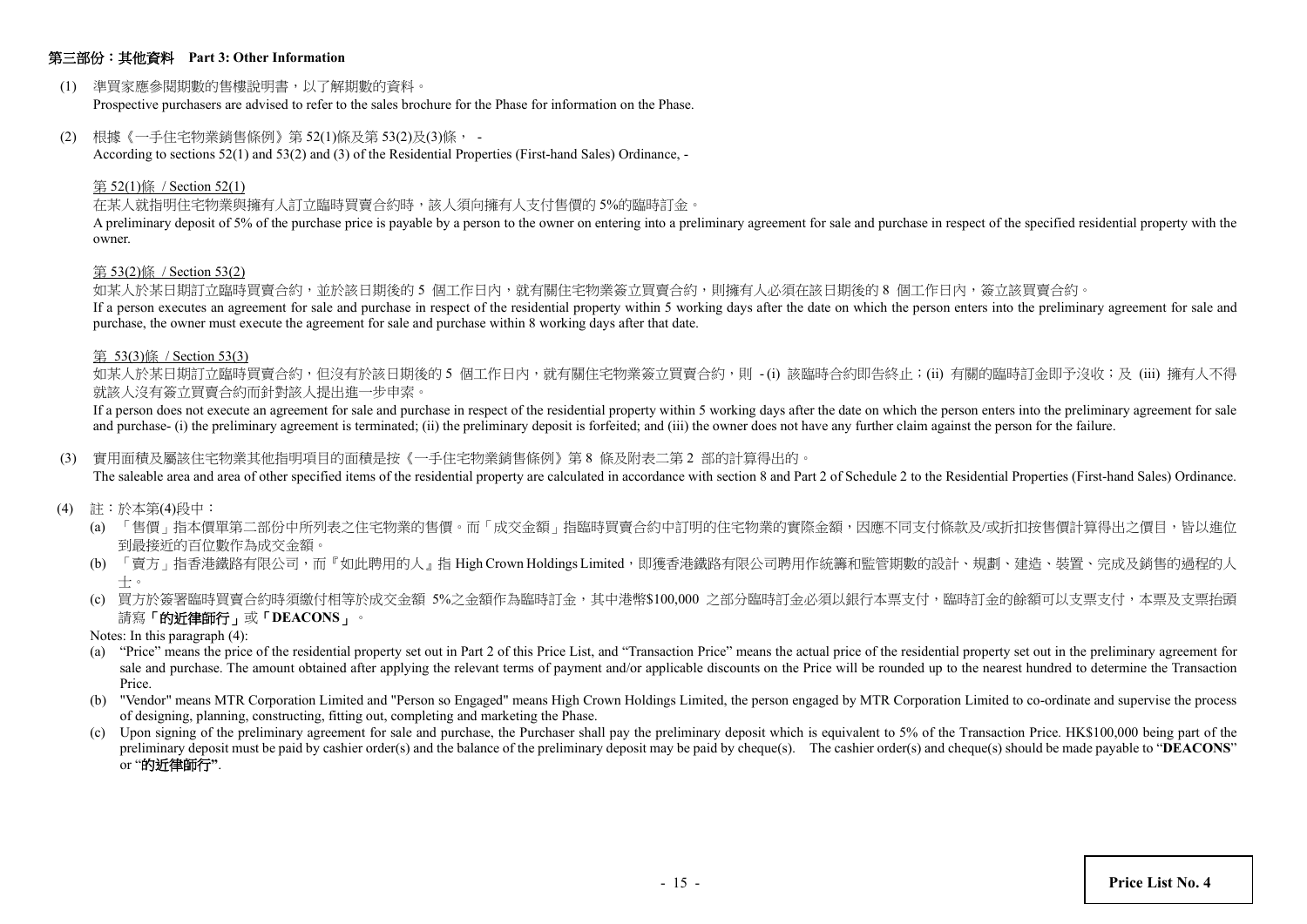#### (4) (i) 支付條款 **Terms of Payment:**

## **(A) 180** 天現金優惠付款計劃 **180-day Cash Payment Plan (**照售價減 **8%) (8% discount from Price)**

- 1. 成交金額 5%: 臨時訂金須於買方簽署臨時買賣合約時繳付,買方並須於其後 5 個工作天内簽署買賣合約。 5% of the Transaction Price being the Preliminary Deposit shall be paid upon signing of the preliminary agreement for sale and purchase. The agreement for sale and purchase must be signed by the Purchaser within 5 working days thereafter.
- 2. 成交金額 95%: 成交金額餘款須於買方簽署臨時買賣合約後 180 天內支付,或於賣方就其有能力將物業有效地轉讓予買方一事向買方發出通知的日期後的 14 天内支付,以較 早者為準。

95% of the Transaction Price being the balance of the Transaction Price shall be paid by the Purchaser within 180 days after signing of the preliminary agreement for sale and purchase, or within 14 days after the date of the notification to the Purchaser that the Vendor is in a position validly to assign the property to the Purchaser, whichever is the earlier.

#### (B) **180** 天備用一按貸款付款計劃 **180-day Standby First Mortgage Payment Plan (**照售價減 **5.5%) (5.5% discount from Price)**

- 1. 成交金額 5%: 臨時訂金須於買方簽署臨時買賣合約時繳付,買方並須於其後 5 個工作天內簽署買賣合約。 5% of the Transaction Price being the Preliminary Deposit shall be paid upon signing of the preliminary agreement for sale and purchase. The agreement for sale and purchase must be signed by the Purchaser within 5 working days thereafter.
- 2. 成交金額 95%: 成交金額餘款須於買方簽署臨時買賣合約後 180 天內支付,或於賣方就其有能力將物業有效地轉讓予買方一事向買方發出通知的日期後的 14 天内支付,以較 早者為準。

 95% of the Transaction Price being the balance of the Transaction Price shall be paid by the Purchaser within 180 days after signing of the preliminary agreement for sale and purchase, or within 14 days after the date of the notification to the Purchaser that the Vendor is in a position validly to assign the property to the Purchaser, whichever is the earlier.

## **(C) 360** 天現金優惠付款計劃 **360-day Cash Payment Plan (**照售價減 **6%) (6% discount from Price)**

- 1. 成交金額 5%: 臨時訂金須於買方簽署臨時買賣合約時繳付,買方並須於其後 5 個工作天內簽署買賣合約。 5% of the Transaction Price being the Preliminary Deposit shall be paid upon signing of the preliminary agreement for sale and purchase. The agreement for sale and purchase must be signed by the Purchaser within 5 working days thereafter.
- 2. 成交金額 5%: 部份成交金額須於買方簽署臨時買賣合約後 180 天內支付,或於賣方就其有能力將物業有效地轉讓予買方一事向買方發出通知的日期後的 14 天內支付,以較 早者為準。

5% of the Transaction Price being part payment of Transaction Price shall be paid by the Purchaser within 180 days after signing of the preliminary agreement for sale and purchase, or within 14 days after the date of the notification to the Purchaser that the Vendor is in a position validly to assign the property to the Purchaser, whichever is the earlier.

3. 成交金額 90%: 成交金額餘款須於買方簽署臨時買賣合約後 360 天内支付,或於賣方就其有能力將物業有效地轉讓予買方一事向買方發出通知的日期後的 14 天内支付,以較 早者為準。

90% of the Transaction Price being the balance of the Transaction Price shall be paid by the Purchaser within 360 days after signing of the preliminary agreement for sale and purchase, or within 14 days after the date of the notification to the Purchaser that the Vendor is in a position validly to assign the property to the Purchaser, whichever is the earlier.

#### **(D)** 建築期付款計劃 **Stage Payment Plan (**照售價減 **4%) (4% discount from Price)**

- 1. 成交金額 5%﹕臨時訂金須於買方簽署臨時買賣合約時繳付,買方並須於其後 5 個工作天內簽署買賣合約。 5% of the Transaction Price being the Preliminary Deposit shall be paid upon signing of the preliminary agreement for sale and purchase. The agreement for sale and purchase must be signed
	- by the Purchaser within 5 working days thereafter.
- 2. 成交金額 5%: 部份成交金額須於買方簽署臨時買賣合約後 180 天內支付,或於賣方就其有能力將物業有效地轉讓予買方一事向買方發出通知的日期後的 14 天内支付,以較 早者為準。

5% of the Transaction Price being part payment of Transaction Price shall be paid by the Purchaser within 180 days after signing of the preliminary agreement for sale and purchase, or within 14 days after the date of the notification to the Purchaser that the Vendor is in a position validly to assign the property to the Purchaser, whichever is the earlier.

3. 成交金額 90%﹕成交金額餘款須於賣方就其有能力將物業有效地轉讓予買方一事向買方發出通知的日期後的 14 天內支付。 90% of the Transaction Price being the balance of the Transaction Price shall be paid within 14 days after the date of the notification to the Purchaser that the Vendor is in a position validly to assign the property to the Purchaser.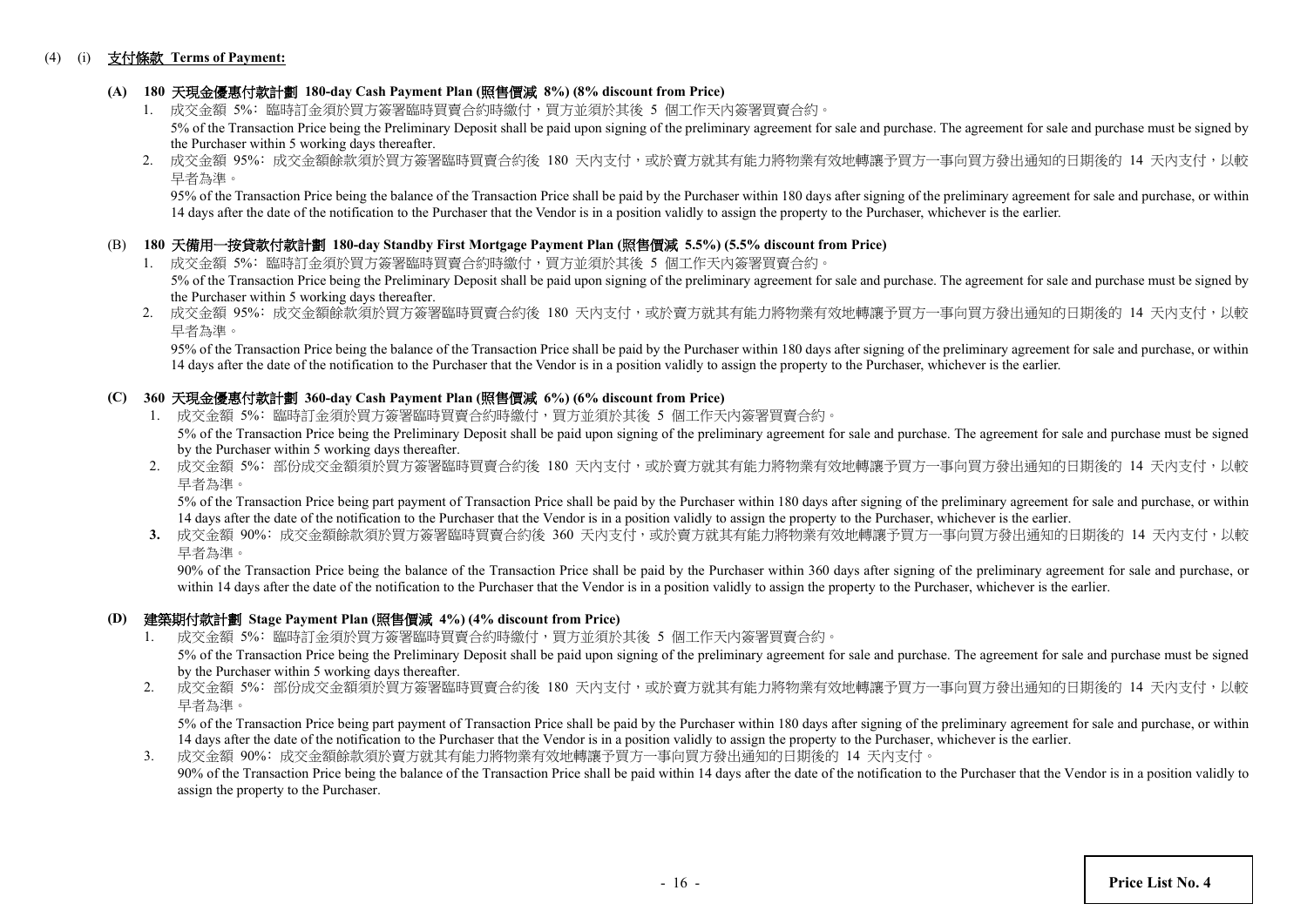## (4) (ii) 售價獲得折扣的基礎

#### **The basis on which any discount on the Price is available**

(a) 請參閱(4)(i) Please refer to  $(4)$ (i)

#### (b) 「早鳥」優惠 **"Early Bird" Discount**

買方可獲額外 3%售價折扣優惠作為「早鳥」優惠。 An extra 3% discount from the Price would be offered to the Purchasers as the "Early Bird" Benefit.

(c) 「南區優尚生活」優惠 **"Superior southside living" Benefit** 買方可獲額外 3%售價折扣優惠作為「南區優尚生活」優惠。

An extra 3% discount from the Price would be offered to the Purchasers as the "Superior southside living" Benefit.

(d) 「**Kerry Homes** 會員」優惠 **"Kerry Homes Member" Benefit** 買家如屬 Kerry Homes 會員,可獲額外 1%售價折扣優惠。 An extra 1% discount from the Price would be offered to Purchasers who are "Kerry Homes members".

#### (e) 「**Sino Club** 會員」優惠 **"Sino Club Member" Benefit**

買家如屬 Sino Club 會員,可獲額外 1%售價折扣優惠。 An extra 1% discount from the Price would be offered to Purchasers who are "Sino Club members".

(f) 「印花稅津貼」優惠 **"Subsidy of Stamp Duty" Benefit**

買方可獲額外 4%售價折扣優惠作為「印花稅津貼」優惠。 An extra 4% discount from the Price would be offered to the Purchasers as the "Subsidy of Stamp Duty" Benefit.

## (4) (iii) 可就購買期數中的指明住宅物業而連帶獲得的任何贈品、財務優惠或利益

**Any gift, or any financial advantage or benefit, to be made available in connection with the purchase of a specified residential property in the Phase**

(a) 備用第一按揭貸款 (此安排只適用於選擇支付條款 (B) 180 天備用一按貸款付款計劃之買方。 ) Standby First Mortgage Loan (This arrangement is only applicable to Purchasers who choose Terms of Payment (B) 180-day Standby First Mortgage Payment Plan.)

買方可向如此聘用的人介紹之財務機構或如此聘用的人指定的其它公司 (「介紹之第一承按人」)申請最高達成交金額之 70%之第一按揭貸款(「第一按揭貸款」)。第一按揭貸款及其 申請受以下條件規限:

The Purchaser may apply to the financial institution referred by the Person so Engaged or any other company designated by the Person so Engaged (the "Referred First Mortgagee") for first mortgage loan with a maximum loan amount equivalent to 70% of the Transaction Price (the "First Mortgage Loan"). The First Mortgage Loan and its application are subject to the following terms and conditions:

1) 買方必須於付清成交金額餘款之日起計最少 60 天前以指定格式的申請書向介紹之第一承按人申請第一按揭貸款。

The Purchaser shall apply to the Referred First Mortgagee for the First Mortgage Loan by the prescribed form not less than 60 days before the due date of payment of the balance of the Transaction Price.

- 2) 買方須依照介紹之第一承按人之要求提供足夠之入息證明文件。 The Purchaser shall provide sufficient proof of income in accordance with the requirements of the Referred First Mortgagee.
- 3) 買方須以所購之期數的住宅物業之第一樓花按揭(如適用)及第一法定按揭作為第一按揭貸款的抵押。 The First Mortgage Loan shall be secured by a first equitable mortgage (if applicable) and a first legal mortgage over the residential property in the Phase purchased by the Purchaser.
- 4) 第一按揭貸款年期最長為 25 年。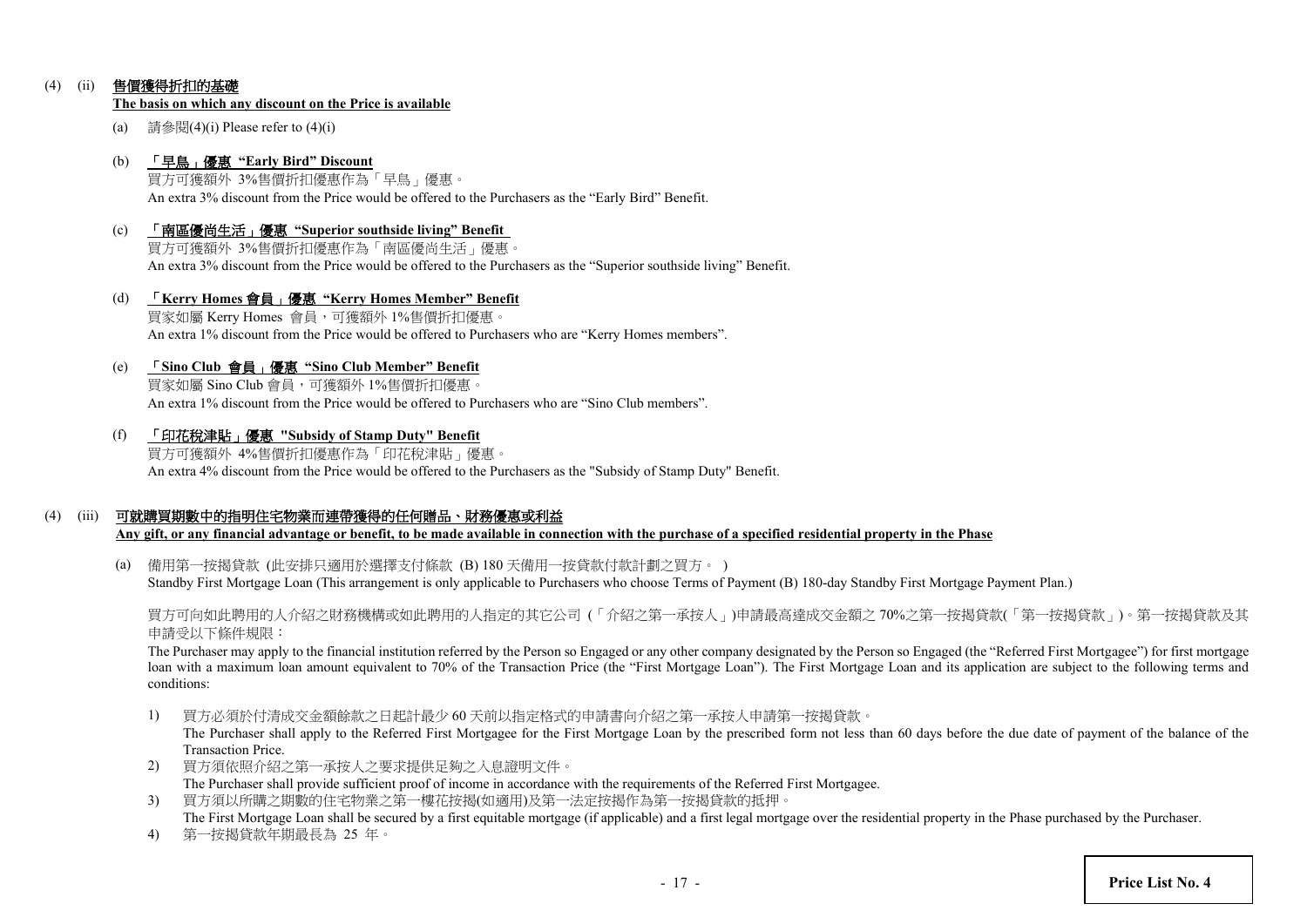The maximum tenor of the First Mortgage Loan shall be 25 years.

5) 第一按揭貸款年利率以最優惠利率(P)減 2.75%計算。P 為介紹之第一承按人不時報價之港元最優惠利率,利率浮動,現為年利率 5.25%。最終按揭利率以介紹之第一承按人審 批結果而定,賣方及如此聘用的人並無就其作出,亦不得被視為就其作出任何不論明示或隱含之陳述、承諾或保證。 The interest rate of the First Mortgage Loan shall be Prime Rate (P) minus 2.75% (P-2.75%). P shall be the Hong Kong Dollar Best Lending Rate as quoted by the Referred First Mortgagee

from time to time, subject to fluctuation. P currently is 5.25% per annum. The final mortgage rate will be subject to final approval by the Referred First Mortgagee. No representation, undertaking or warranty, whether express or implied, is given, or shall be deemed to have been given by the Vendor and the Person so Engaged in respect thereof.

- 6) 買方須每月供款,而利息由提款日起計算(提款日須於簽署臨時買賣合約後 180 天內)。 Purchasers shall pay monthly instalments and interest will be accrued starting from the day of drawdown, which shall be within 180 days after signing of the preliminary agreement for sale and Purchase.
- 7) 第一按揭貸款及其相關擔保(如要)之文件必須由介紹之第一承按人指定之律師行辦理,並由買方及其擔保人(如有)須支付所有第一按揭貸款及其擔保相關之律師費及雜費。 All legal documents in relation to the First Mortgage Loan and its related guarantee(s) (if necessary) must be prepared by the solicitors' firm designated by the Referred First Mortgagee and all legal costs and disbursements relating thereto shall be paid by the Purchaser and his/her/its guarantor(s) (if any).
- 8) 買方於決定選擇此安排前,請先向介紹之第一承按人查詢清楚第一按揭貸款之條款及條件、批核條件及申請手續。 The Purchaser is advised to enquire with the Referred First Mortgagee on details of the terms and conditions, approval conditions and application procedures of the First Mortgage Loan before choosing this arrangement.
- 9) 第一按揭貸款之條款及批核條件僅供參考。介紹之第一承按人保留在其認為合適時不時更改第一按揭貸款之條款及批核條件的權利。 The terms and conditions and approval conditions of the First Mortgage Loan are for reference only. The Referred First Mortgagee reserves the right to change the terms and conditions and approval conditions of the First Mortgage Loan from time to time as it sees fit.
- 10) 第一按揭貸款受其他條款及細則約束。第一按揭貸款批核與否及借貸條款以介紹之第一承按人之最終決定為準,與賣方及如此聘用的人無關,且於任何情況賣方及如此聘用的 人均無需為此負責。賣方及如此聘用的人並無或不得被視為就第一按揭貸款之按揭條款及條件以及申請批核與否作出任何不論明示或隱含之陳述、承諾或保證。不論貸款獲批 與否,買方仍須按買賣合約完成交易及付清成交金額餘款。買方不得就由於或有關第一按揭貸款的批核或不批核及/或任何與第一按揭貸款相關事宜而向賣方及/或如此聘用的人 提出任何申索。

The First Mortgage Loan is subject to other terms and conditions. The terms and conditions and the approval or disapproval of applications for the First Mortgage Loan are subject to the final decision of the Referred First Mortgagee, and are not related to the Vendor and the Person so Engaged (who shall under no circumstances be responsible therefor). No representation, undertaking or warranty, whether express or implied, is given, or shall be deemed to have been given by the Vendor and the Person so Engaged in respect of the terms and conditions and the approval or disapproval of applications for the First Mortgage Loan. No matter the First Mortgage Loan is granted or not, the Purchaser shall complete the sale and purchase and pay the balance of the Transaction Price in accordance with the agreement for sale and purchase. The Purchaser shall have no claim whatsoever against the Vendor and/or the Person so Engaged as a result of or in connection with the approval or disapproval of the First Mortgage Loan and/or any matters relating to the First Mortgage Loan.

## (4) (iv) 誰人負責支付買賣期數中的指明住宅物業的有關律師費及印花稅

## **Who is liable to pay the solicitors' fees and stamp duty in connection with the sale and purchase of a specified residential property in the Phase**

1. 買方須負責所有律師費及雜費支出。如買方選用賣方指定之代表律師作為買方之代表律師處理所有有關購買的一切法律文件,並由賣方代表律師同時處理物業按揭事宜,賣方律師將 豁免買方原先須支付有關處理買賣合約及其後之轉讓契之律師費用,但不包括樓花按揭/按揭(如有)、擔保與其他抵押文件及其他相關法律文件的律師費用及所有代墊付費用(該等費用 由買家支付)。

The Purchaser shall be responsible for all legal costs and expenses. If the Purchaser appoints the Vendor's solicitors to act on his / her / its behalf in respect of all legal documents for the purchase, and the mortgage is handled by the Vendor's solicitors as well, the Vendor's solicitors shall waive the legal costs in respect of the agreement for sale and purchase and the subsequent assignment which would otherwise be payable by the Purchaser, exclusive of the legal costs in respect of equitable mortgage / mortgage (if any), any guarantees and other security documents, other relevant legal documents and all disbursements, which shall be borne by the Purchaser.

2. 如買方另聘代表律師作為買方之代表律師處理其購買事宜,買賣雙方須各自負責有關該買賣的法律文件之律師費用。 If the Purchaser instructs his / her / its own solicitors to act for him / her / it in respect of the purchase, the Vendor and the Purchaser shall each pay his / her / its own legal fees in respect of the legal documents for the sale and purchase.

3. 買方須支付所有有關臨時買賣合約、買賣合約及轉讓契之印花稅(包括但不限於根據《印花稅條例》(第 117 章)可予徵收的從價印花稅、額外印花稅、買家印花稅、附加印花稅及任何 與過期繳付任何印花稅有關的罰款、利息及附加費等)、登記費及其他雜費及支出。

All stamp duty (including but not limited to the ad valorem stamp duty, special stamp duty, buyer's stamp duty and all additional stamp duty chargeable under the Stamp Duty Ordinance (Cap.117) and any penalty, interest and surcharge, etc. for late payment of any stamp duty), registration fee and other disbursements and charges on the preliminary agreement for sale and purchase, the agreement for sale and purchase and the assignment shall be borne by the Purchaser.